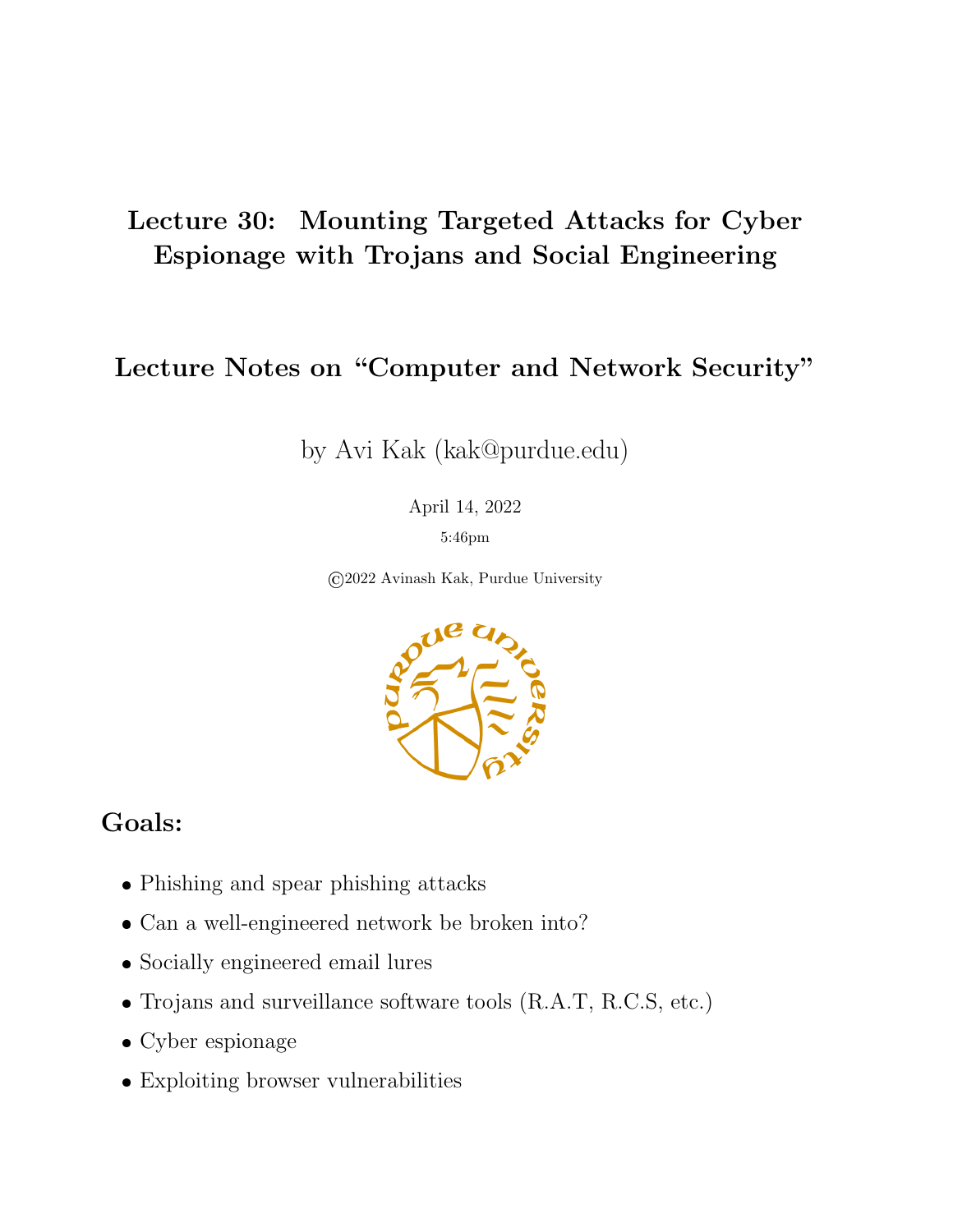## **CONTENTS**

<span id="page-1-0"></span>

|        | <b>Section Title</b>                                                                                 | Page |
|--------|------------------------------------------------------------------------------------------------------|------|
| 30.1   | <b>Spear Phishing Attacks Through Email</b>                                                          | 3    |
| 30.1.1 | An April/May 2020 Account of a Large-Scale<br>Email-Based Phishing Campaign                          | 10   |
| 30.2   | Is It Possible to Break into a<br><b>Well-Engineered Network?</b>                                    | 12   |
| 30.3   | <b>Trojans - Some General Comments</b>                                                               | 17   |
| 30.4   | <b>Surveillance Software for Espionage</b><br>$-$ R.A.T, R.C.S, etc.                                 | 24   |
| 30.5   | <b>Cyber Espionage</b>                                                                               | 35   |
| 30.6   | <b>Cyber Espionage Through Browser</b><br><b>Vulnerabilities</b>                                     | 41   |
| 30.7   | <b>Other Forms of Social Engineering</b><br><b>Based Attacks: Fake News and</b><br><b>Ransomware</b> | 43   |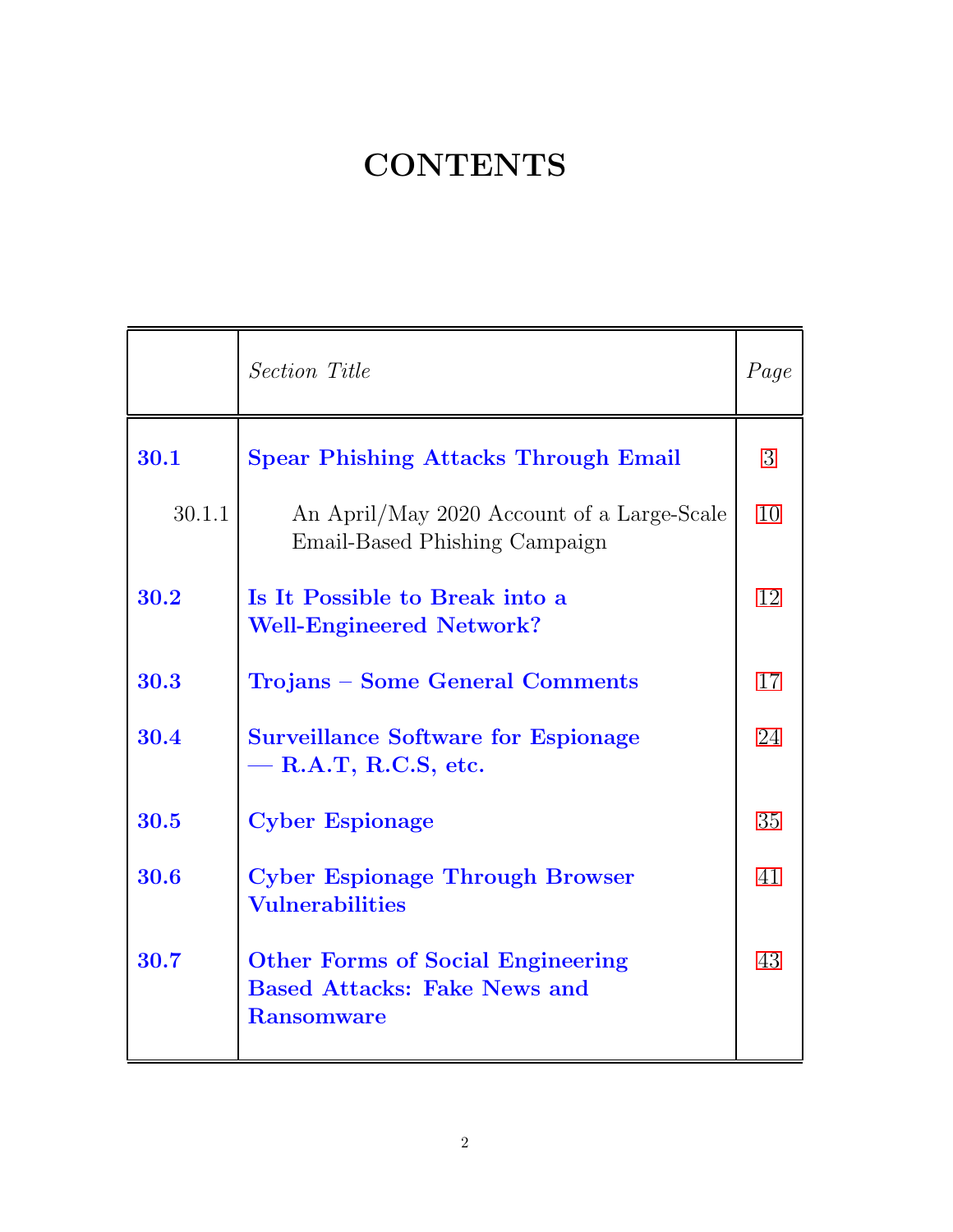## <span id="page-2-0"></span>30.1 SPEAR PHISHING ATTACKS THROUGH EMAIL

- As was mentioned previously in Section 17.10 of Lecture 17, the goal of a general phishing attack is to steal sensitive personal information (such as credit-card and banking information) from computers. Such attacks are also aimed at getting people to reveal their usernames and passwords.
- Spam email is a commonly used medium for launching general phishing attacks. Examples of such spam include messages that appear to be from your bank, from an e-commerce site, from your email service provider, etc. These messages look deceptively real — including what *you see* for the URLs in the body of the messages. However, under the hood, these URLs point to malicious websites that are frequently located in countries with questionable law enforcement.
- As an example of phishing that we commonly see at Purdue, the students and staff at Purdue frequently receive email  $\left[\text{If you are}\right]$ at Purdue and not seeing such email, it is probably because ITaP's spam filter has successfully filtered it out from your email stream.] that appears to come from a sysadmin and that informs you that your mailbox is full and cannot receive any further messages. It then asks you to log into a website to add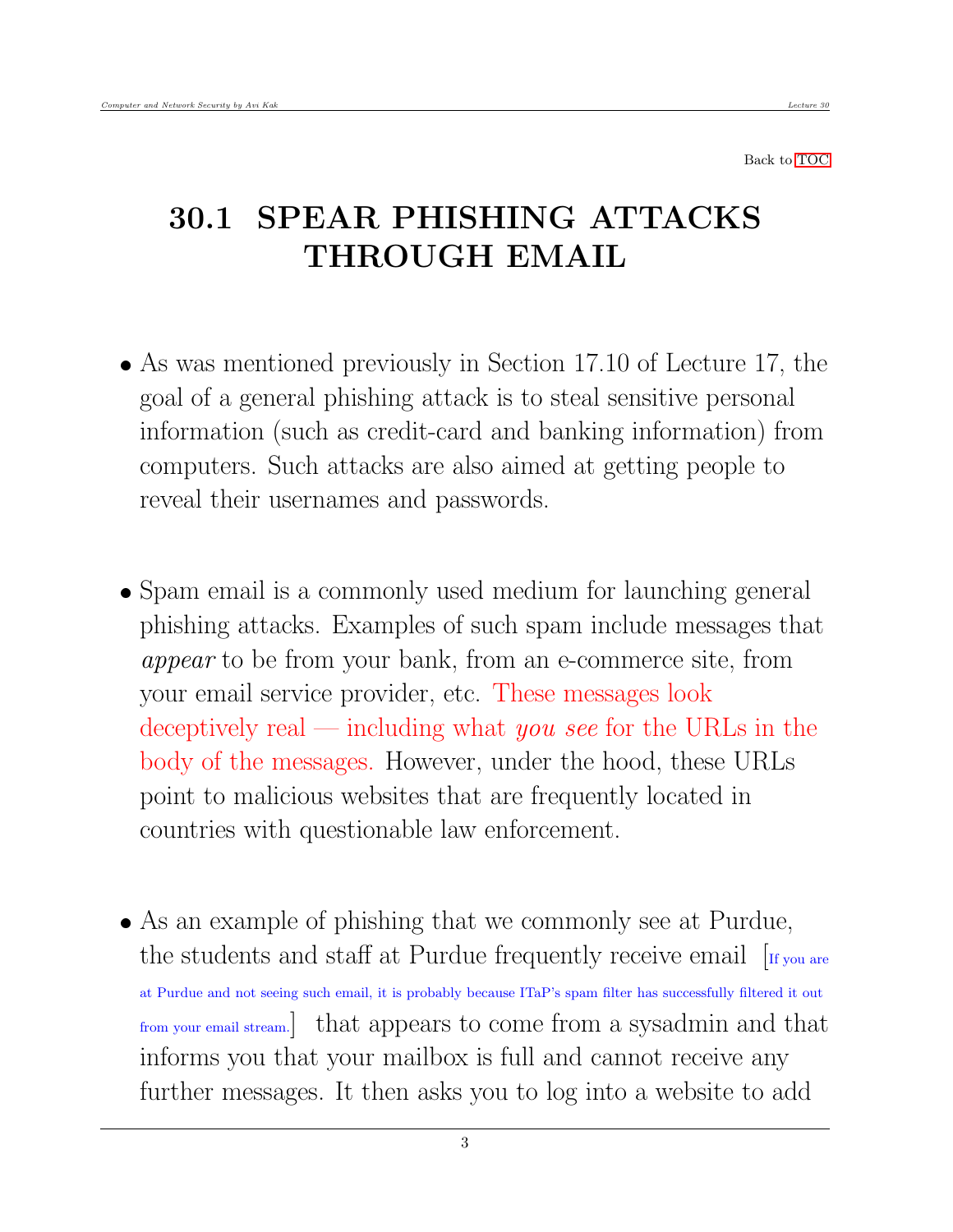to the storage allocated to your mailbox.

- When phishing is directed at a specific individual, it is known as spear phishing. Spear phishing is a prime example of a social-engineering based attack since it frequently requires careful research by the bad guys into what it would take to get the targeted individual to do their bidding, which in most cases amounts to getting the victim to either download an attachment or to click a link. The attachment, which is often a Microsoft Word or PowerPoint document, when executed results in the victim's machine creating a backdoor for downloading additional malware. And the link, when clicked, takes the victim to an authentic looking website where the victim is asked to enter his/her username and password and other such personal information.
- As you can imagine, once the bad guys have a victim's username and the password, any email generated by the bad guys under the guise of the victim will be trusted by the victim's colleagues and friends. And that trust can be taken advantage of to break into the computers of these other individuals for the installation of trojans and other malware. In this manner, an entire organization can be infected through and through, resulting in a massive stealing of proprietary information by the adversaries. For obvious reasons, such wide-scale infection makes it that much more difficult to carry out an organization-wide cleansing of the malware after the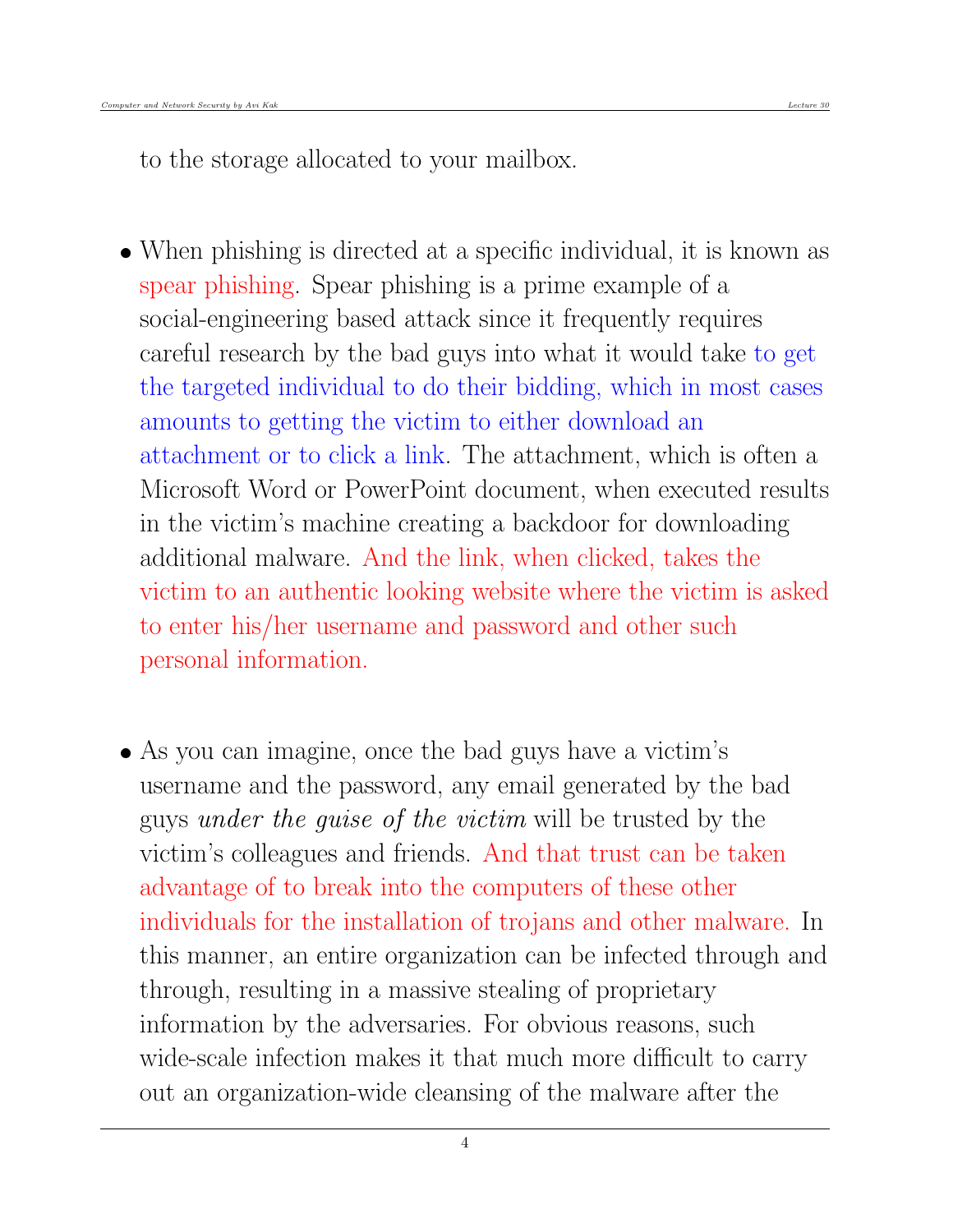intrusion is discovered.

- When spear phishing attacks involve getting a victim to visit what is a fake website that looks exactly like the real thing, the fake website is typically supported on machines in countries with lax law enforcement.
- As an example of a highly successful spear phishing attack in a high-stakes presidential contest in the US, you have surely already heard of how John Podesta, Chairman of the Hillary Clinton's presidential campaign, fell prey to such an attack. In an email message that looked completely authentic, he was told that he needed to change his password and he was asked to click on a link for the purpose. The link led to a web page that also looked totally authentic — except that it was not. No sooner had he entered his new password that it was scooped up by the bad guys who immediately gained access to his accumulated trove of 60,000 messages. The web page in which he entered his new password was hosted on servers with a domain address assigned to a cluster of atolls in the South Pacific.
- There is an excellent description of the specifics of the spear phishing attack on John Podesta in a June 1, 2016 NYT article titled "Was It a 400-pound, 14-year Old Hacker, or Russia? Here's Some of the Evidence," by Jeremy Ashkenas. You can find this article at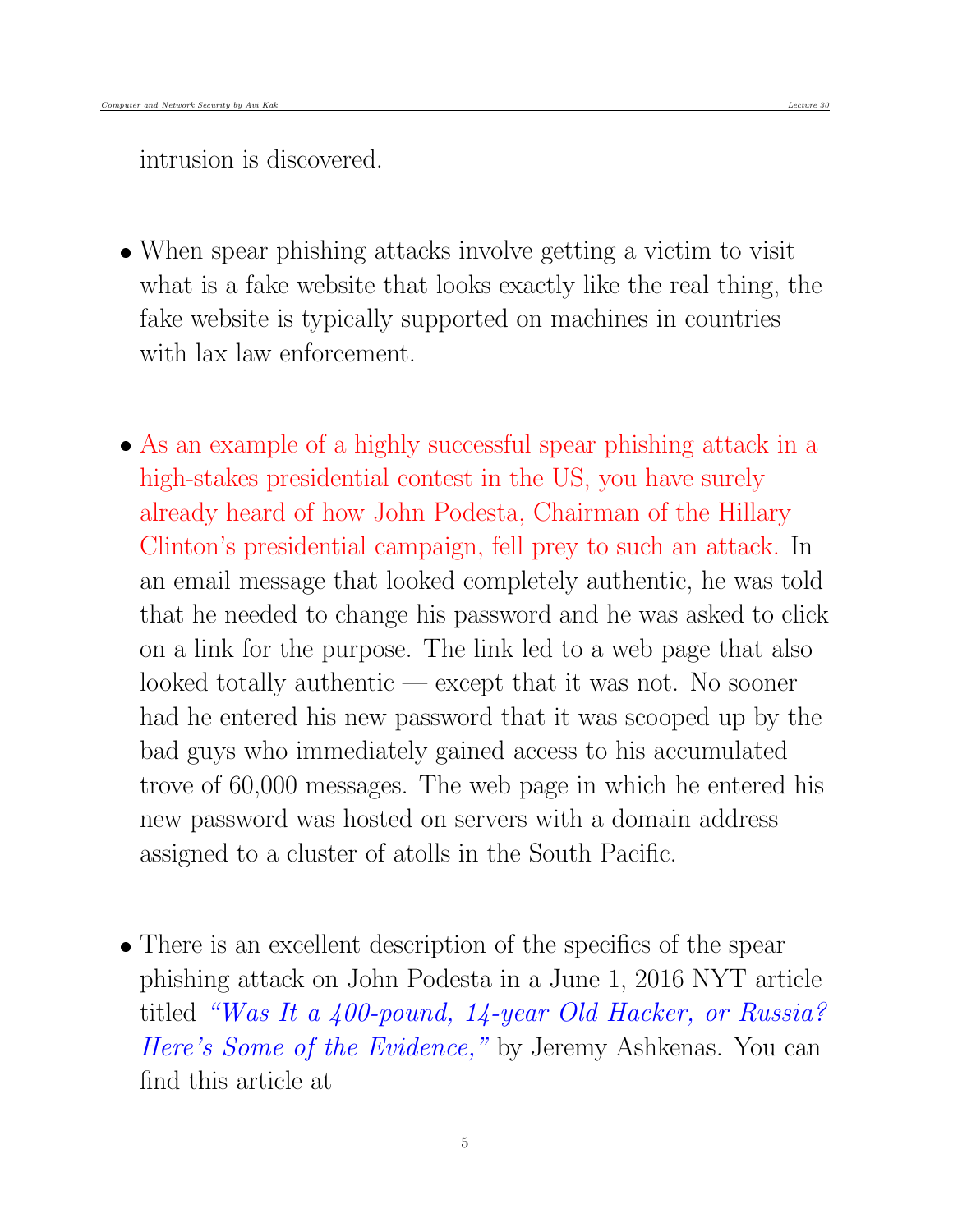<http://www.nytimes.com/interactive/2017/01/06/us/russian-hack-evidence.html>

 As mentioned in the above cited article, John Podesta received an email sent to his Gmail account that in his email client must have looked like:



in which the words "CHANGE PASSWORD" that you see at the bottom were linked to the Bitly link "https://bit.ly/1PibSU0". [As the article mentions: "Bitly is a public link shortening service popular for turning long, awkward web addresses into short links that can be easily typed into a phone, or shared on social media. In this case, the Bitly link served as a mask, hiding the real destination of the address from careful scrutiny, and potentially

from Google's automatic anti-phishing defenses.".] This short link from Bitly expanded into the following URL (meant to be in a single line):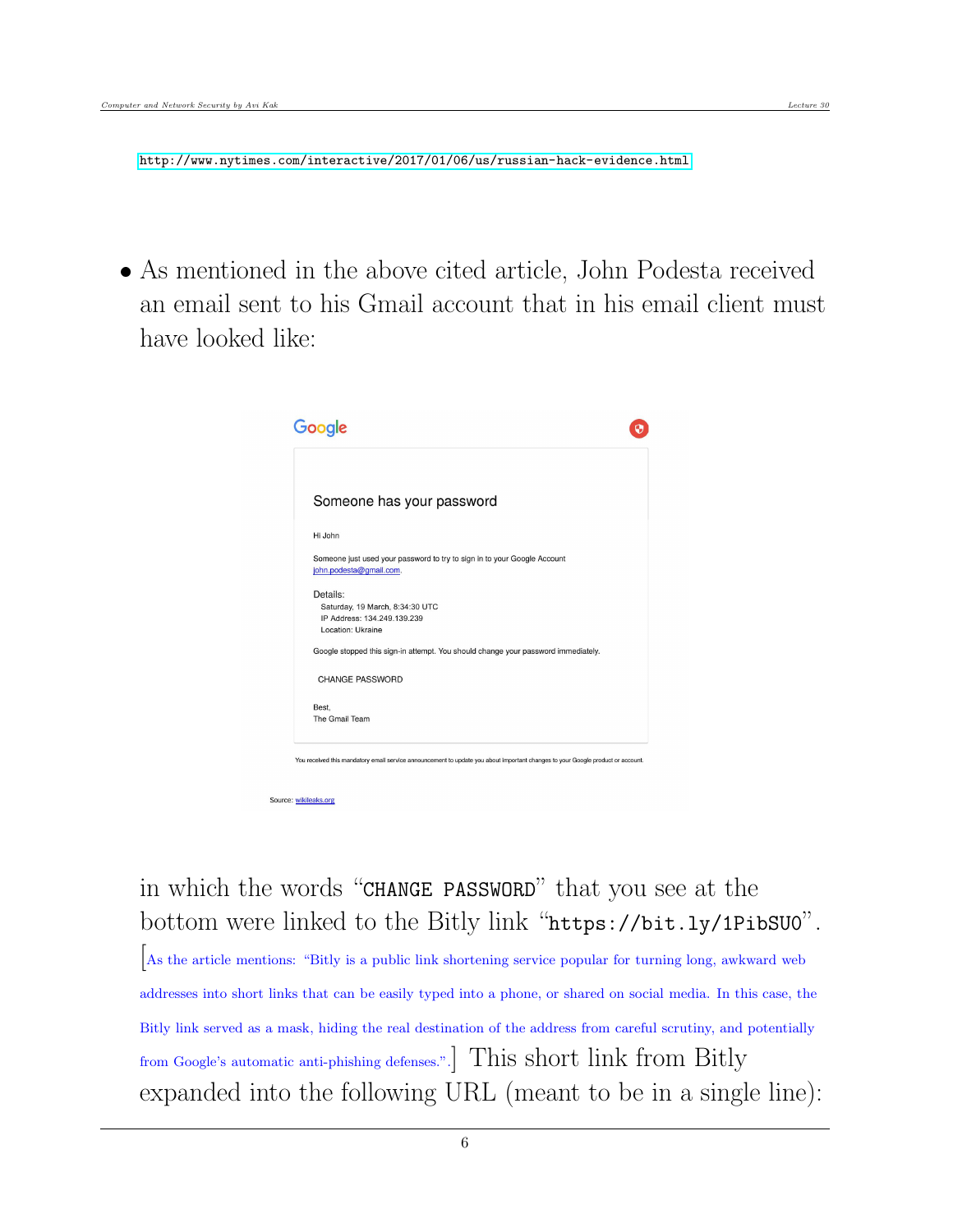http:// myaccount.google.com-securitysettingpage.tk/security/signinoptions/password ?e=am9obi5wb2Rlc3RhQGdtYWlsLmNvbQ==&fn=Sm9obiBQb2Rlc3Rh&n=Sm9obg==

in which the values in the key/value pairs in the parameter section of the URL  $\left[\right]$ This is the section that begins with the character "?". The key/value pairs are separated by the character "&".] are in Base64 encoded form. If you enter the value "Sm9obiBQb2Rlc3Rh" for the "fn" parameter in an on-line Base64 decoder, you'll see that it stands for "John Podesta". Therefore, the value of the parameter "fn" is "John Podesta".

- The important thing to note in the URL shown above is that its top-level domain is com-securitysettingpage.tk . This would be a server that is assigned to the country-code suffix ".tk" that is reserved for a tiny island nation called "Tokelau" in the southern Pacific ocean. [According to Wikipedia, the combined land area of the islands is around 4 square miles and the population is 1,400.]
- Another important thing to note in the expansion of the Bitly URL is that, after you have Base64 decoded the key/value pairs in the parameter portion of the URL, it tells us directly who the target of the spear phishing attack is. So if you could somehow figure out from the Bitly website the expanded versions of the abbreviated URLs being registered there, you would be able to get a good sense of the range of the individuals/organizations being subject to spear phishing attacks through Bitly URLs. According to the NYT article by Jeremy Ashkenas, this is exactly what you could do at the Bitly website until May of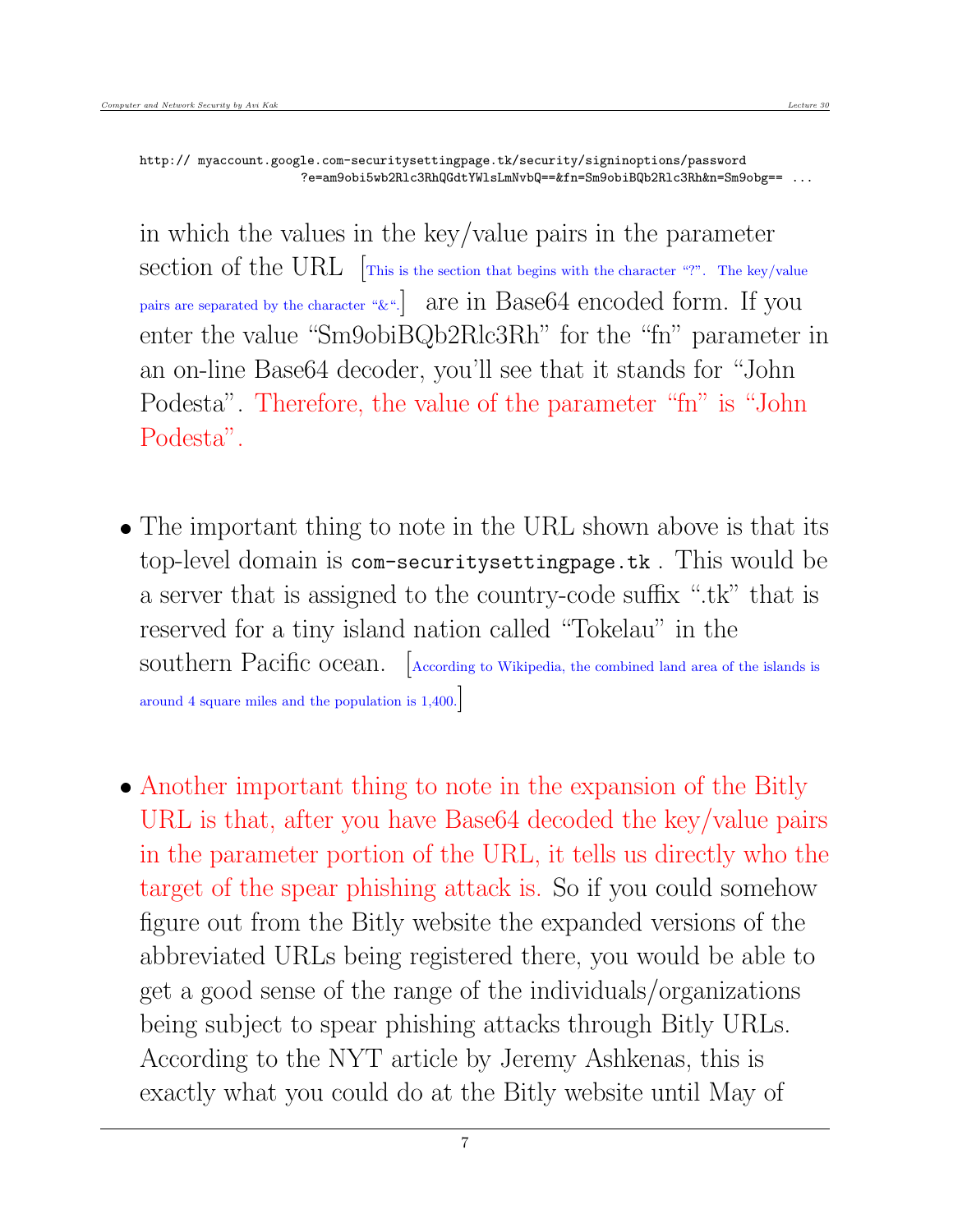2016. Until then, that website provided a function that allowed people to see all of the abbreviated URLs (and their expanded forms) being registered by any given account name.

 A well-known information security company named SecureWorks examined the newly created Bitly short links on a daily basis from mid-2015 until March 2016 and compiled a list of 5000 Google accounts being subject spear phishing attacks. Of these accounts those that SecureWorks could create a user profile for, shown below is their geographic distribution:



 Another wonderfully written NYT article related to the spear phishing attack on John Podesta's Gmail account is by Mattathias Schwartz. It appeared on Jan. 4, 2017 in the NYT Sunday Magazine and its title is "Cyberwar for Sale". You can find this article at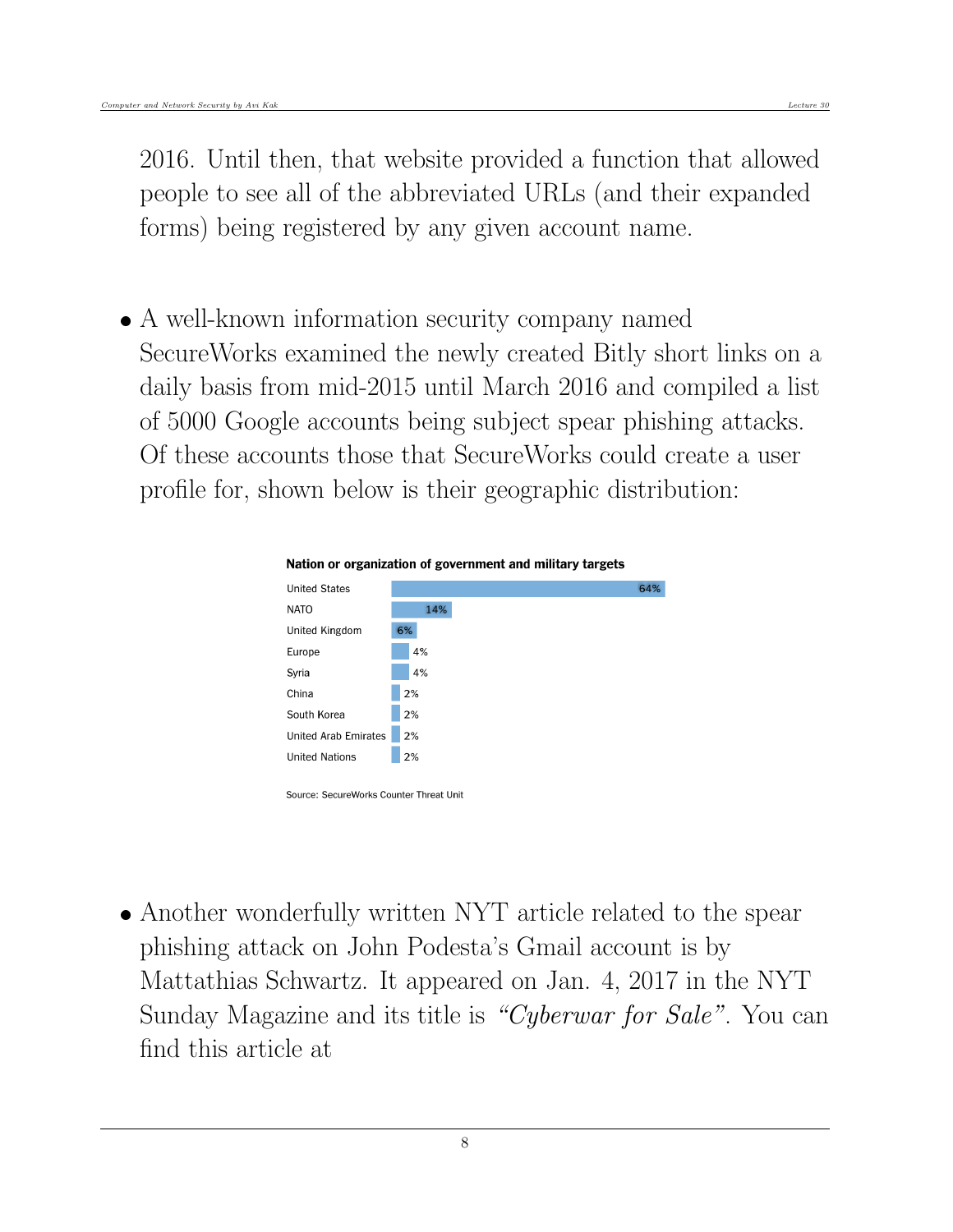<http://www.nytimes.com/2017/01/04/magazine/cyberwar-for-sale.html>

#### Here is a quote from that article:

"On average, an American office worker sends and receives roughly 120 emails per day, a number that grows with each passing year. The ubiquity and utility of email has turned it into a fine-grained record of our day-to-day lives, rich with mundane and potentially embarrassing details, stored in a perpetual archive, accessible from anywhere on earth and protected, in some cases, by nothing more than a single password. In the case of Violeta Lagunes, her email login represented a point of vulnerability, a seam where the digital walls protecting her campaign were at the mercy of her human judgment — specifically, whether she could determine if a message from an apparently reputable source was real or fake. Nearly two years later, John Podesta, chairman of Hillary Clinton's campaign, was faced with a similar judgment call. An email warned him that someone in Ukraine had tried to access his Gmail account and asked him to click on a button and reset his password. His senior adviser forwarded the email to one of the campaign's technology experts. 'This is a legitimate email,' he replied, in what the expert later would clarify was a simple typing error on his part; he meant to say it was not legitimate. 'The gmail one is REAL,' the senior adviser wrote to Podesta and another aide."

"And so, like Lagunes, Podesta fell into a trap. The button appeared to lead to an official Google page, but it was in fact a meticulously personalized fake, with a domain address linked to a remote cluster of atolls in the South Pacific. The details were designed to trick Podesta into entering his password. This technique is known as 'spear phishing.' It is an especially potent weapon against companies and political organizations because it needs to succeed only one time, against one target. After that, attackers can use the trusted identity of the first compromised account to more easily lure colleagues into opening infected attachments or clicking on malicious links. Not only will a working email password yield years of intraoffice chatter, invoices, credit-card bills and confidential memos; it can often be leveraged into control of other personal accounts — Twitter, Facebook, Amazon — and even access to company servers and internet domains."

• The color highlighting is mine in the quote shown above.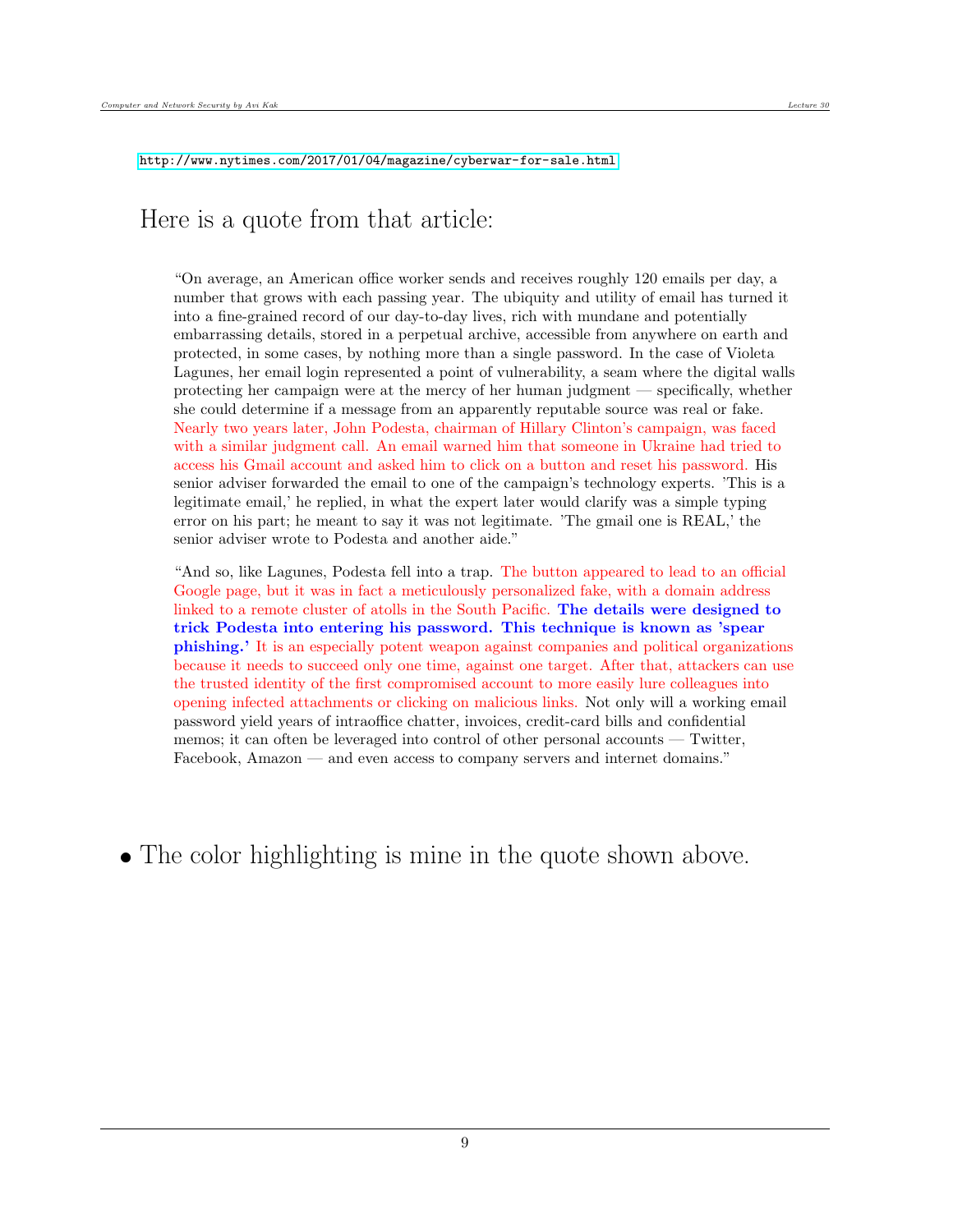#### <span id="page-9-0"></span>30.1.1 An April/May 2020 Account of a Large-Scale Email-Based Phishing Campaign

- As you would expect, the bad actors are always ready to exploit anxieties and tensions in the communities of people in pursuing their goals. When people are tense and apprehensive, they are more likely to let their guard down when receiving a cleverly phrased email messages with dangerous attachments.
- $\bullet$  In April/May 2020, as the new coronavirus was raging across the United States, Microsoft discovered a phishing campaign based on the spreading pandemic.
- The main body in these email messages, which ostensibly came from "John Hopkins Center", told the recipient that the attached Excel document had updates on the number of coronavirus related deaths in the US. When the recipient opened the attachment, they were asked to click on a popup that said "Enable Content". Clicking on that executed the malware macros in the Excel sheet that downloaded and installed the NetManager RAT in the recipients machine that basically gave the control of the victim's machine to the bad guys. The acronym RAT, as you will see later in this lecture, stands for "Remote Administration Tool". A RAT installed in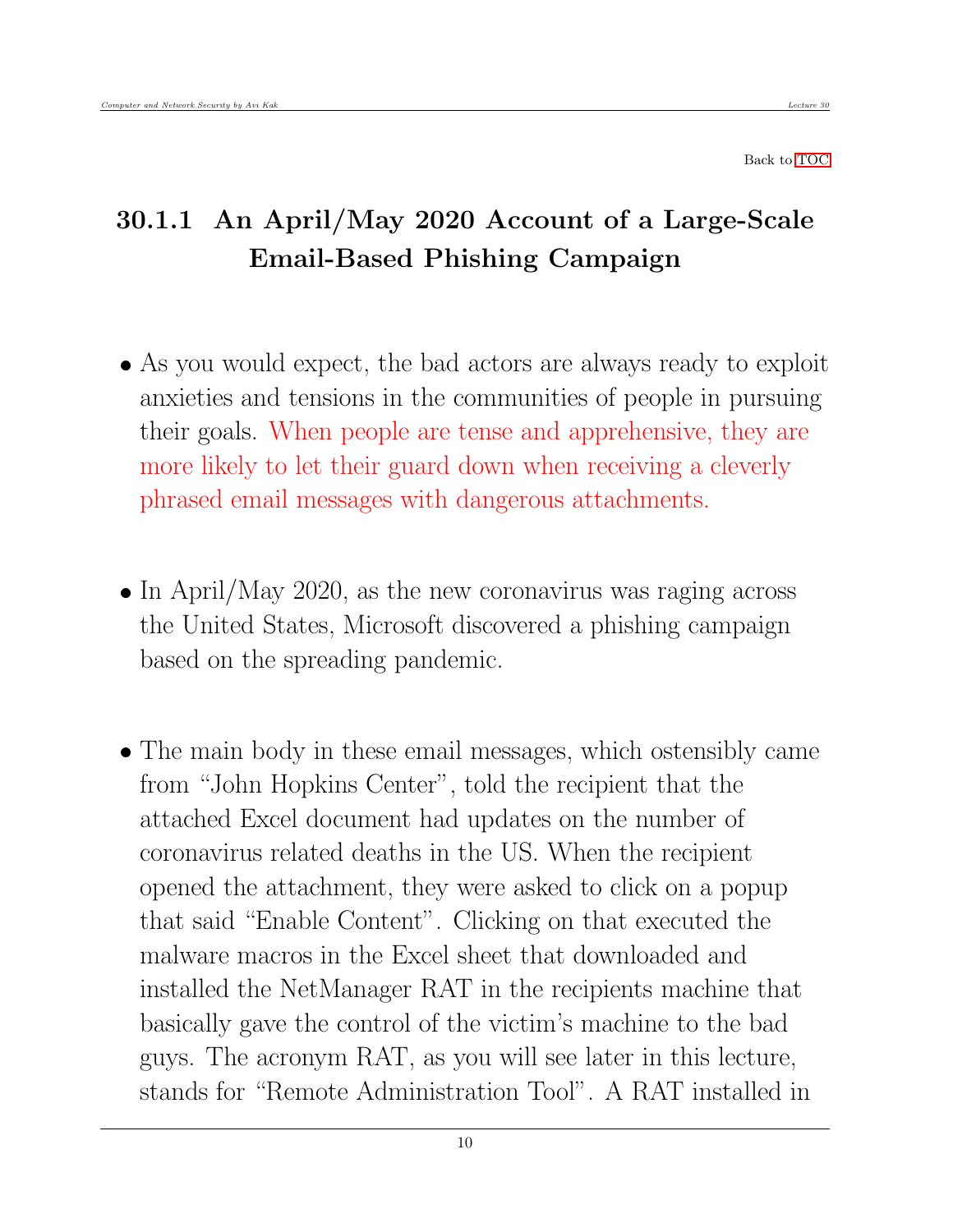your machine would allow the bad guys to record your keystrokes, to turn on your camera, your microphone, etc., not to speak of access to any and all of the sensitive information stored in your machine.

- In a news release in early April 2020, Ann Johnson, Corporate Vice-President for Cybersecurity Solutions Group at Microsoft, said Microsoft was blocking on a daily basis roughly 24,000 phishing attempts of the sort mentioned above.
- In a variant of the phishing attack mentioned above, the recipients were offered Covid financial compensation. As you will recall, the US government had approved a large financial package to help the individuals and the small businesses weather the lockdown during that time.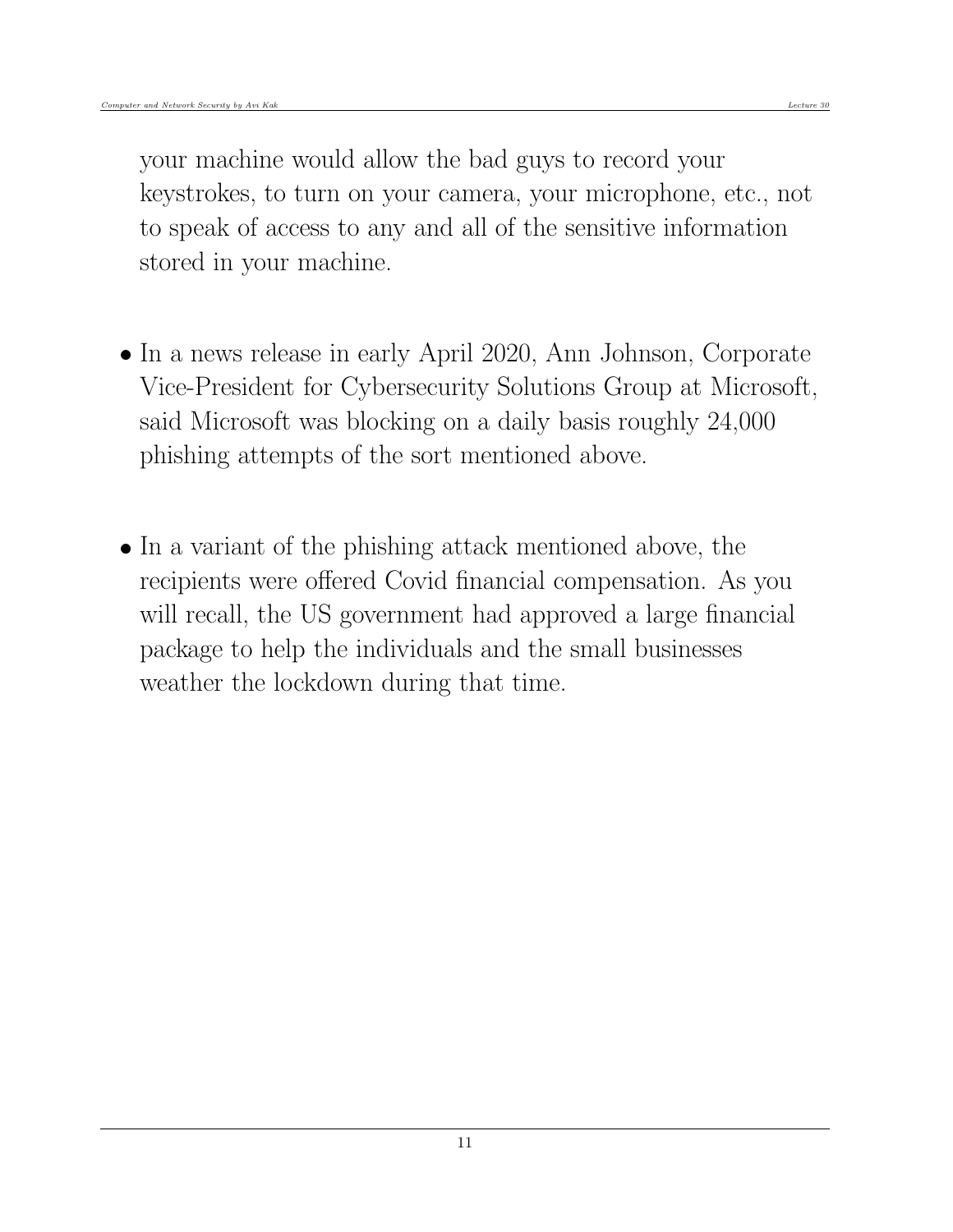# <span id="page-11-0"></span>30.2 IS IT POSSIBLE TO BREAK INTO A WELL-ENGINEERED NETWORK?

- Consider an agent  $\bf{X}$  who is determined to break into a network with the intention of stealing valuable documents belonging to an organization and for the purpose of conducting general espionage on the activities of the organization.
- Assume that the targeted organization is vigilant about keeping up to date with the patches and with anti-virus software updates (Lecture 22). We also assume that the organization's network operates behind a well-designed firewall (Lectures 18 and 19). Additionally, we assume that the organization hires a security company to periodically carry out vulnerability scans and for penetration testing of all its computers (Lecture 23).
- We further assume that the computers in the targeted organization's network are not vulnerable to either the dictionary or the rainbow-table attacks (Lecture 24).
- $\bullet$  In addition, we assume that **X** is physically based in a different country, which is not the same country where the organization's network is. Therefore, it is not possible for  $X$  to gain a James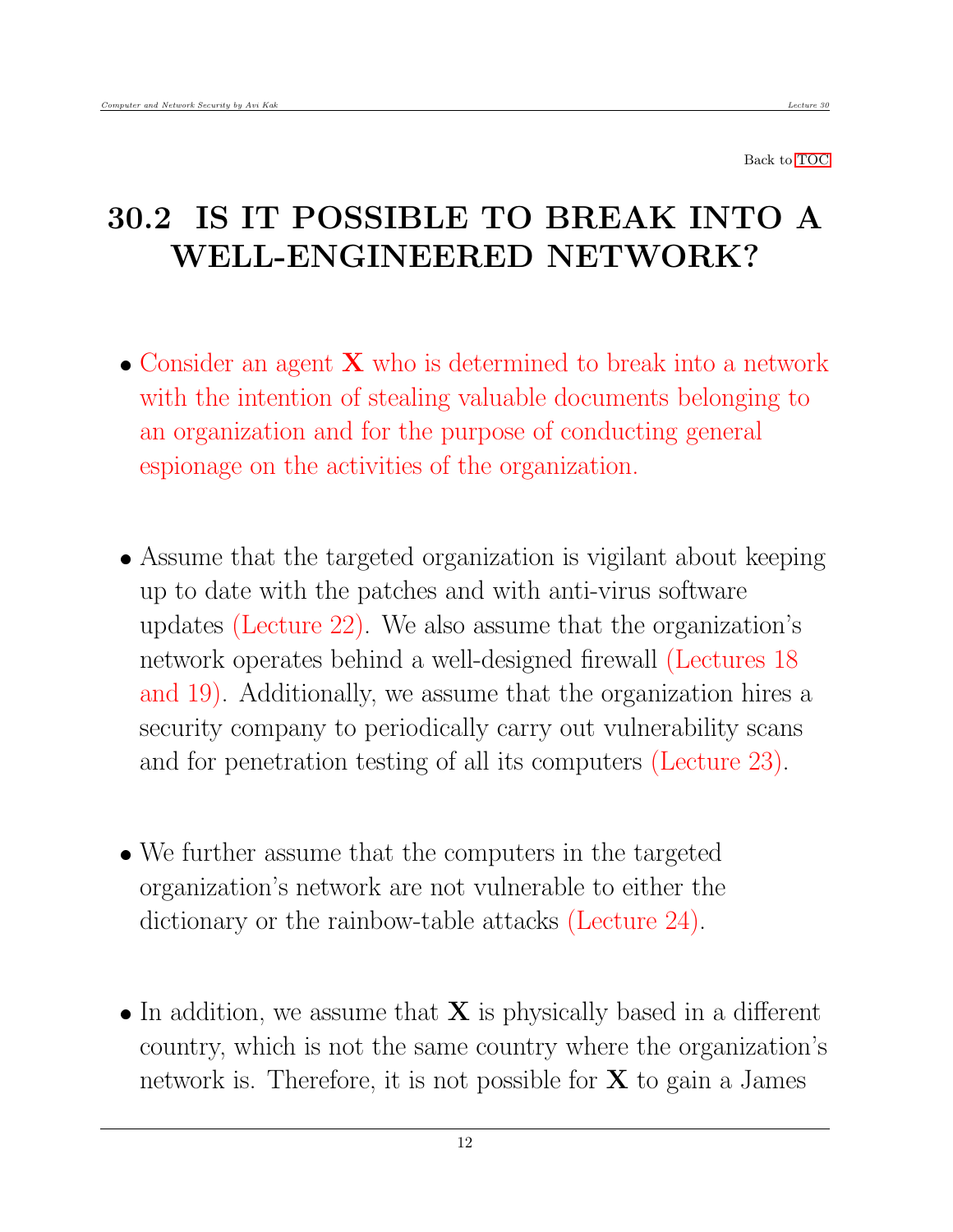Bond like physical entry into the organization's premises and install a packet sniffer in its LAN.

- Given the assumptions listed above, it would seem that the organization's network cannot be broken into. But that turns out not to be the case. Any network, no matter how secure it is from a purely engineering perspective, can be compromised through what is now commonly referred to as "social engineering."
- Here is a commonly used exploit to compromise an otherwise secure network through social engineering:
	- $\mathcal{L}$  Let's say there is an organization **A** in the US that manufactures night-vision goggles for the military. Assume that an individual named Bob Clueless is a high official in this organization. Pretend that there is a country  $C$  out there that is barred from importing military hardware, including night-vision goggles, from the US. So this country decides to steal the design documents stored in the computers of the organization A. Since this country does not want to become implicated in cross-border theft, it outsources the job to a local hacker named  $X$ , who is obviously promised a handsome reward by a quasi-government organization in  $C$ .  $C$  supplies  $X$  with all kinds of information (generated by its embassy in the US)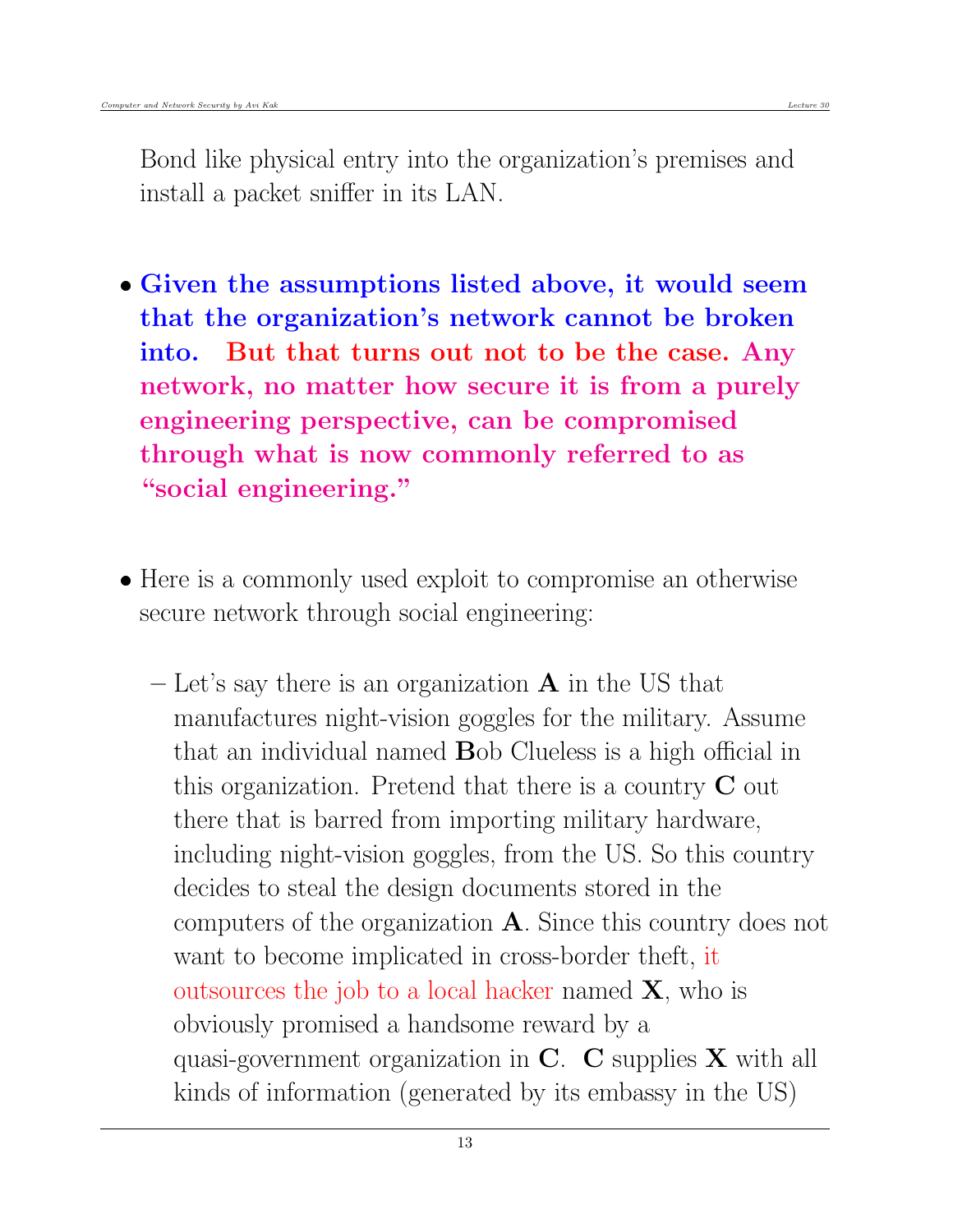regarding  $\bf{A}$ , its suppliers base, the cost structure of its products, and so on. On the basis of all this information,  $\bf{X}$ sends the following email to **B**ob Clueless:

```
To: Bob Clueless
From: Joe Smoothtalker
Subject: Lower cost light amplifier units
 Dear Bob,
    We are a low-cost manufacturer of light-amplifier
    units. Our costs are low because we pay next to
    nothing to our workers. (Our workers do not
    seem to mind --- but that's another story.)
    The reason for writing to you is to explore the
    possibility of us becoming your main supplier for
    the light amplification unit.
    The attached document shows the pricing for the
    different types of light-amplification units we
    make.
    Please let me know soon if you would be interested
    in our light amplifier units.
Attachment: light-amplifiers.doc
```
– When Bob Clueless received the above email, he was already under a great deal of stress because his company had recently lost significant market share in night-vision goggles to a competing firm. Therefore, no sooner did Bob receive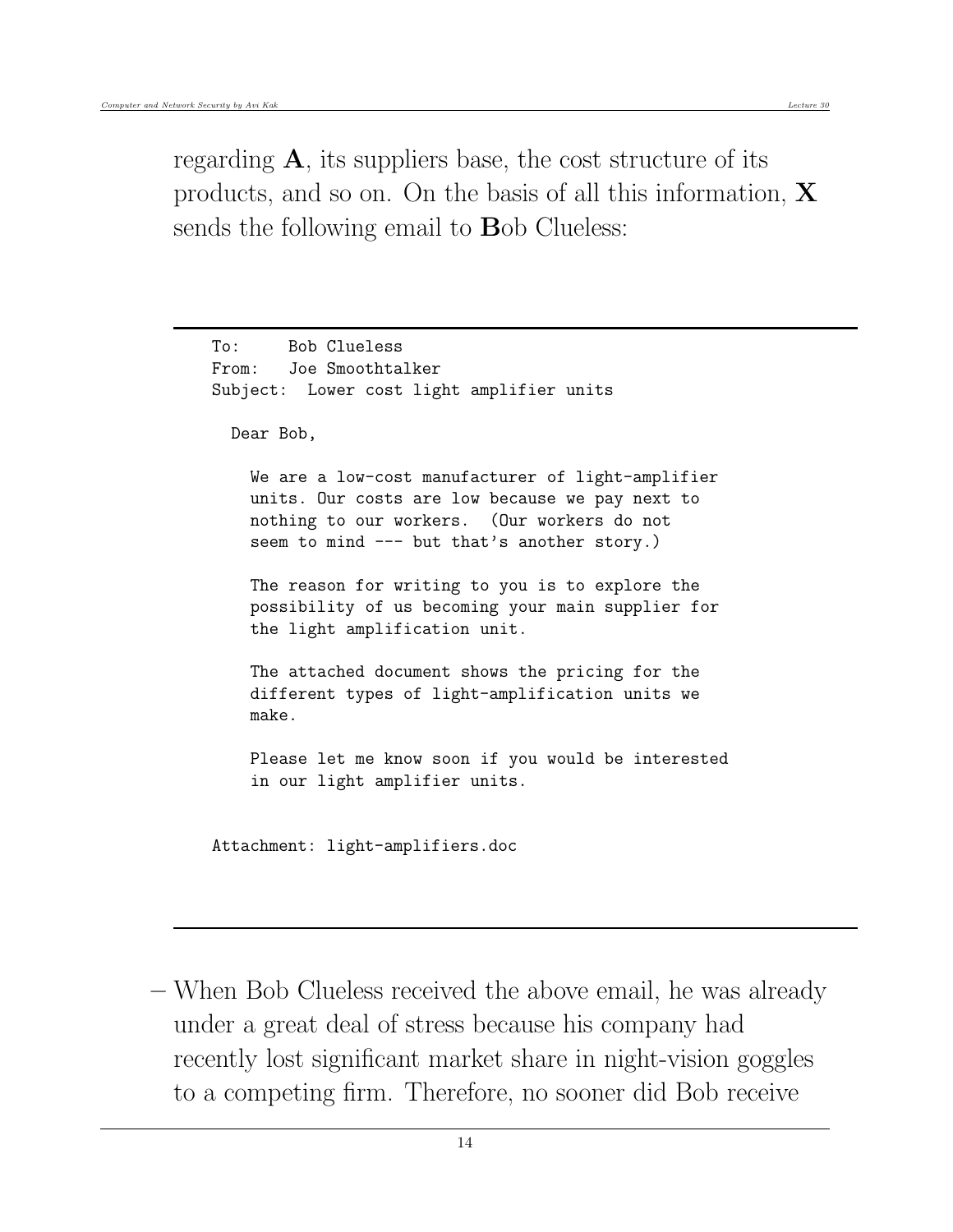the above email than he clicked on the attachment. What Bob did not realize was that his clicking on the attachment caused the execution of a small binary file that was embedded in the attachment. This resulted in Bob's computer downloading the client gh0st that is a part of the gh0stRAT trojan.

– Subsequently,  $\bf{X}$  had full access to the computer owned by Bob Clueless.

[As is now told, <sup>X</sup> used Bob's computer to infiltrate into the rest of the network belonging to the organization — this was the easiest part of the exploit since the other computers trusted Bob's computer. It is further told that, for cheap laughs, X would occasionally turn on the camera and the microphone in Bob's laptop and catch Bob picking his nose and making other bodily sounds in the privacy of his office.]

- I would now like to present a summary of the different steps/facets of a classic social engineering attack. This listing is taken from [http://www.f-secure.com/weblog/archives/00001638.html]( http://www.f-secure.com/weblog/archives/00001638.html):
	- 1. You receive a spoofed e-mail with an attachment
	- 2. The e-mail appears to come from someone you know
	- 3. The contents make sense and talk about real things (and in your language)
	- 4. The attachment is a PDF, DOC, PPT or XLS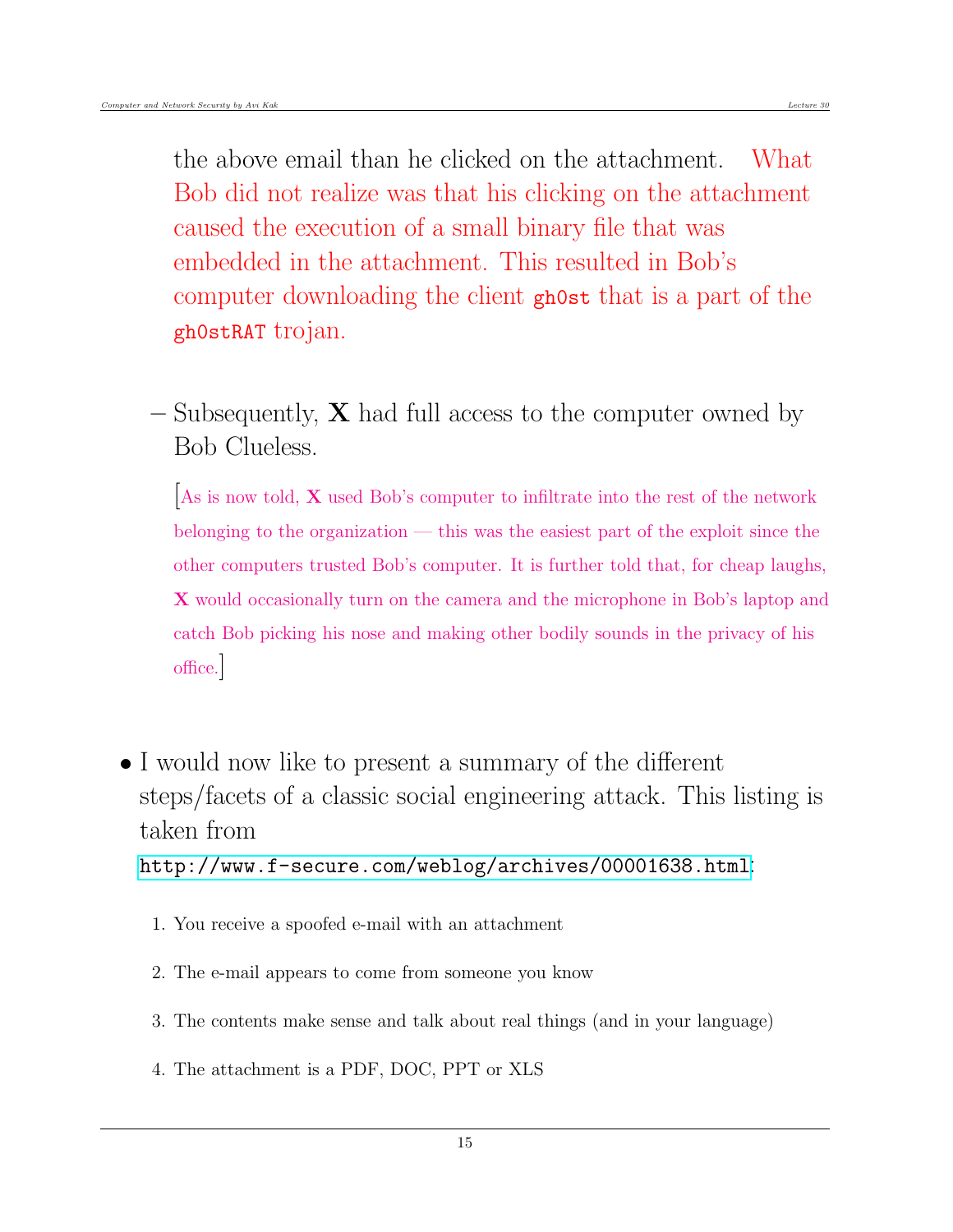- 5. When you open up the attachment, you get a document on your screen that makes sense, but you also get exploited at the same time
- 6. The exploit drops a hidden remote access trojan, typically a Poison Ivy or Gh0st Rat variant
- 7. You are the only one in your organization who receives such an email
- 8. You work for a government, a defense contractor or an NGO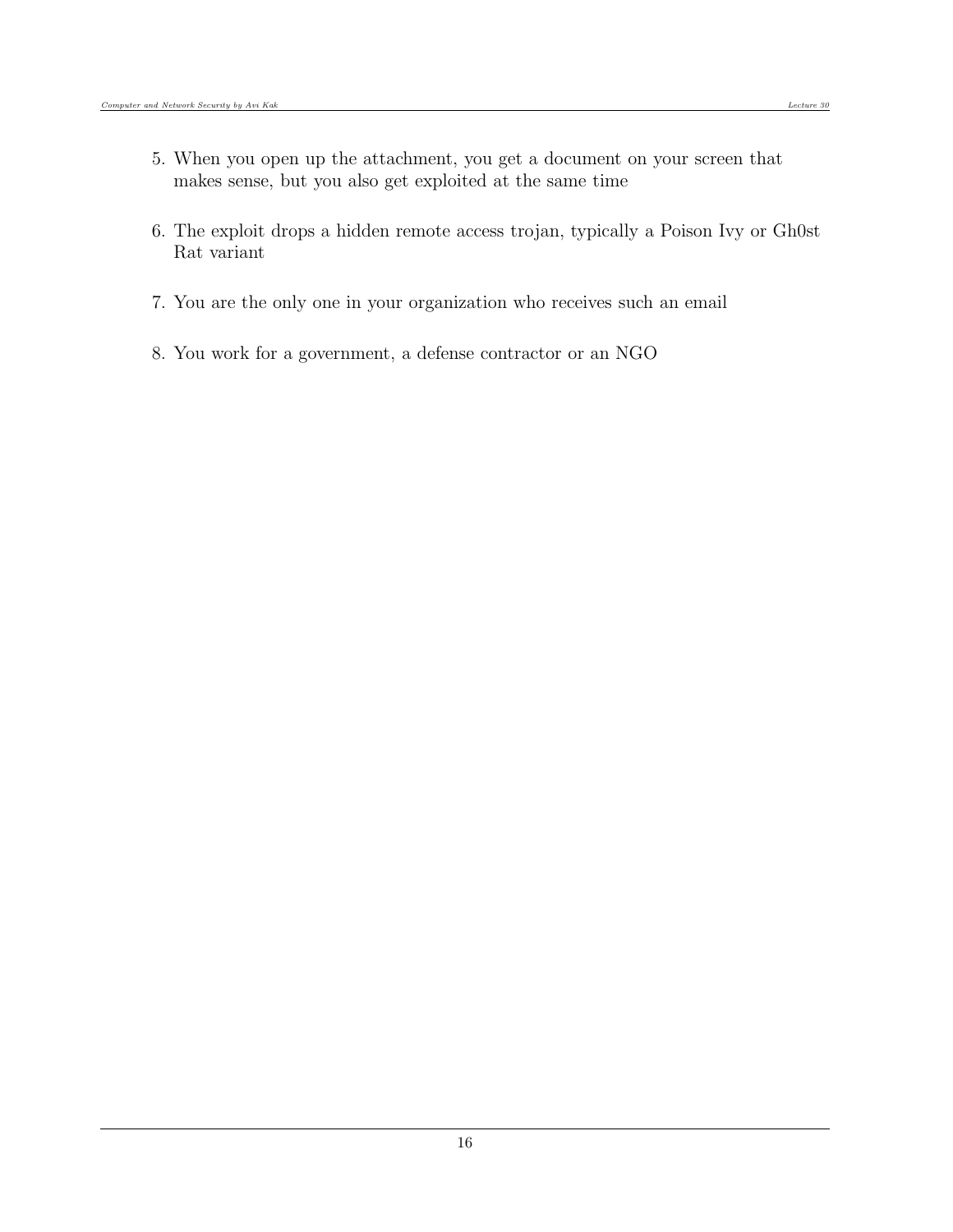#### <span id="page-16-0"></span>30.3 TROJANS – SOME GENERAL **COMMENTS**

- From the standpoint of the programming involved, there is not a whole lot of difference between a bot and a trojan. We talked about bots in Lecture 29. [The word "trojan" that you see here is all lowercase. However, in the literature, you are more likely to see the word as "Trojan" or "Trojan Horse" — after the Trojan Horse from the Greek epic "The Aeneid." But as this word is acquiring a currency of its own in computer security circles, I think, sooner or later, it will become a more generic noun and that the security folks will refer to the malware simply as a "trojan."
- The main difference between a trojan and a bot relates to how they are packaged for delivery to an unsuspecting computer. There could be a certain randomness to how a bot hops from machine to machine in a network. [For example, as you saw with the AbraWorm.pl and AbraWork.py worms in Lecture 22, a bot may simply choose to scan a random set of IP addresses each day and, when it finds a machine with a certain vulnerability, it may install a copy of itself on that machine.]
- On the other hand, a trojan is intended for a more targeted attempt at breaking into a specific machine or a specific set of machines in a network.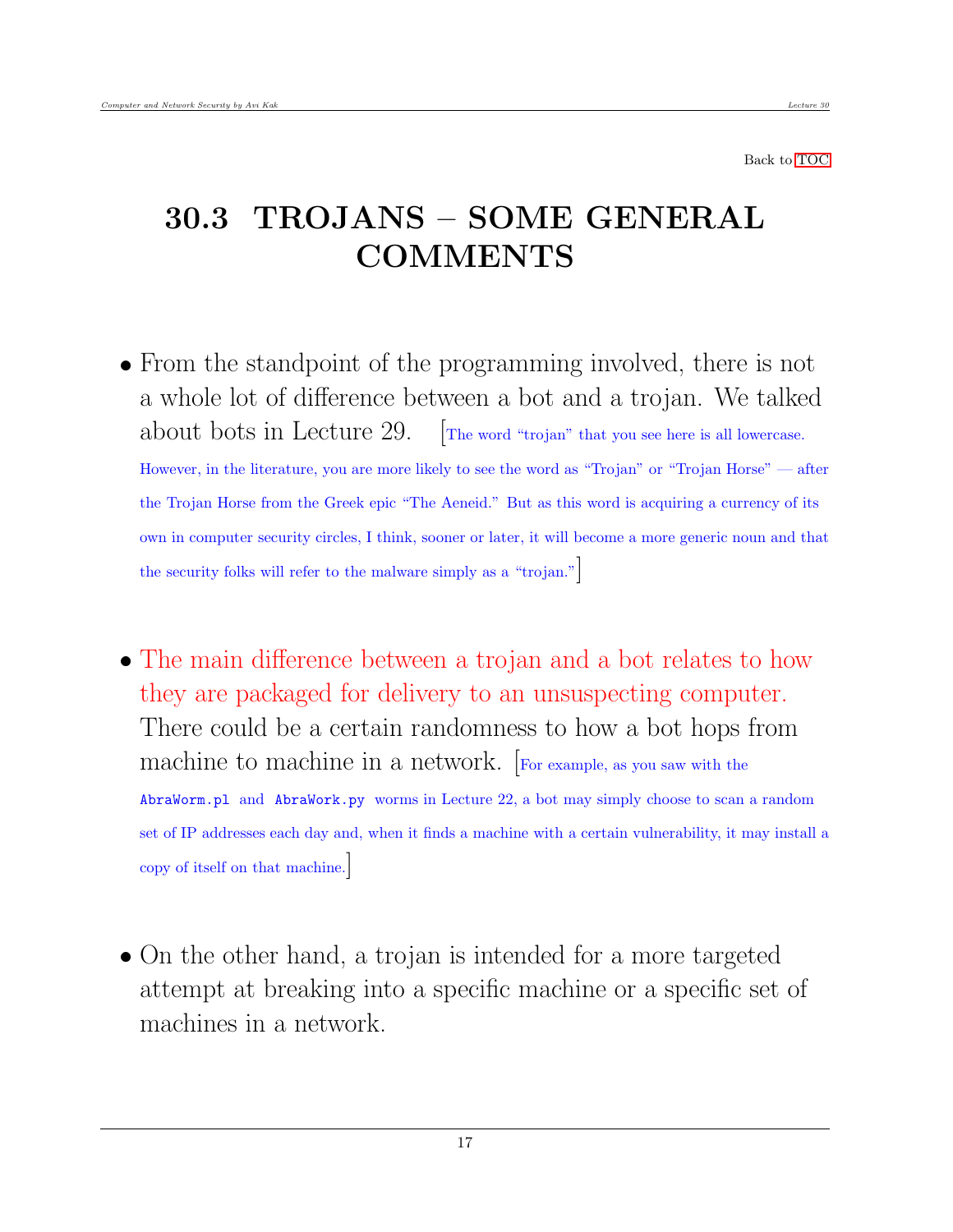- Also, a trojan may be embedded in a piece of code that actually does something useful, but that, at the same time, also does things that are malicious. So an unsuspecting person may never realize that every time he/she is clicking on an application, in addition to producing the desired results, his/her computer may also be engaged in harmful activities.
- As to the purpose of the malware packed into a trojan, it may be intended, say, to get a victim to execute an innocent looking attachment. That action by the victim could create a communication link with the human handler of the trojan. Such a communication link, known as a backdoor, may pull in additional malware and/or may be used for exfiltrating sensitive information from the victim's machine.
- What makes trojans deadly is that they frequently come with surveillance software that can send back to the their human controllers the victim's screen on a continuous basis, as also the victim's keystrokes. So any confidential information entered by the victim in his/her computer becomes instantly available to the human controller before it can be encrypted. This surveillance software can also turn on and off the camera and the microphone on the victim's machine.
- It is sobering to realize that email attachments and other applications (that one typically finds on the desktop of a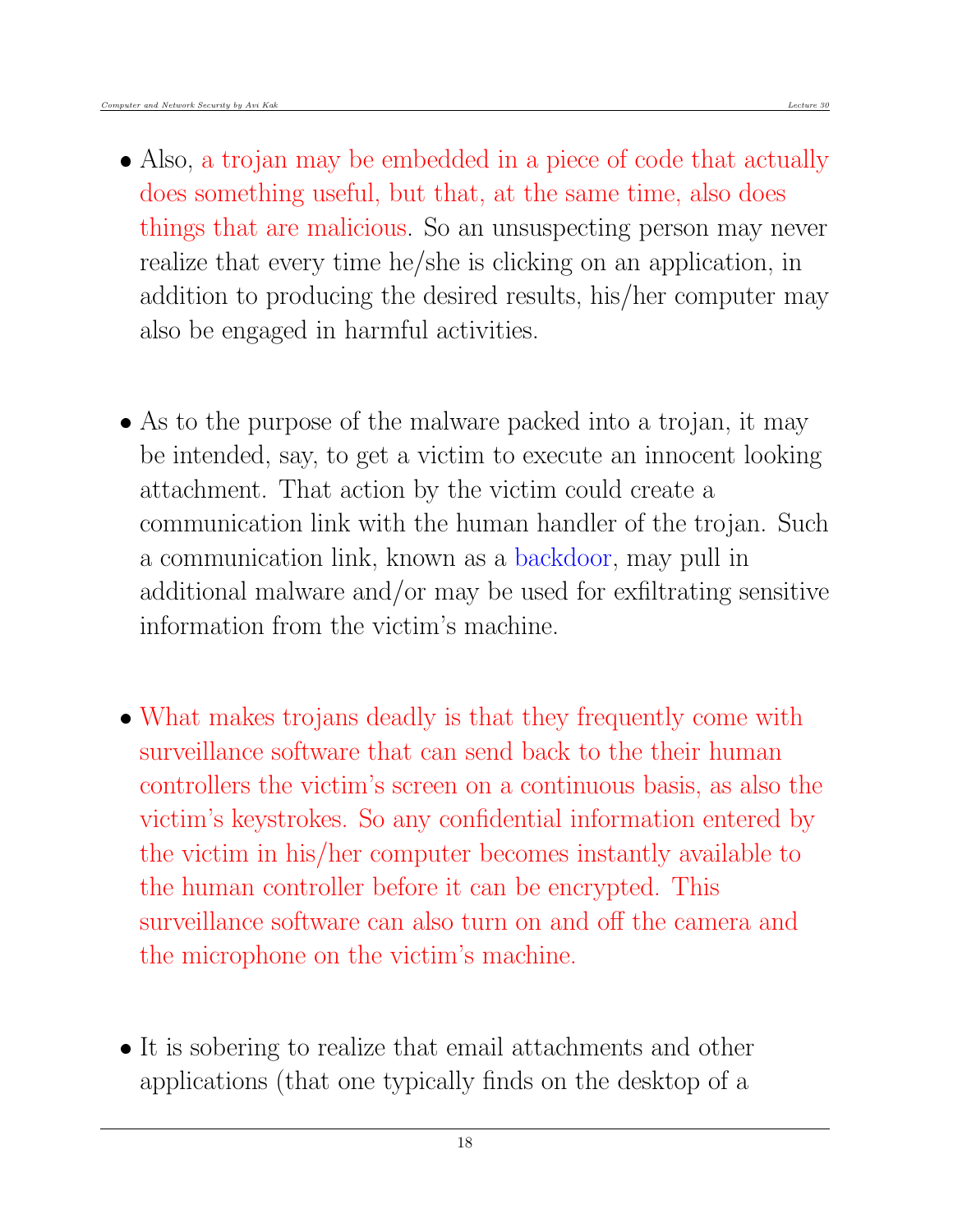run-of-the-mill computer today) are not the only hosts for trojans. As we describe below, trojans may also come buried in what is downloaded for the updating of the more system-oriented software in your computer.

• The CERT advisory, whose first page is shown on page 12, mentions a version of the util-linux package of essential linux utilities that had a trojan embedded in it; this corrupted package was inserted into the archive util-linux-2.9g.tar.gz. The archive was placed on at least one official FTP server for Linux distribution at some point between January 22 and 24, 1999. It is possible that this corrupted archive was distributed to other mirror sites dedicated to the distribution of the Linux operating system. [As the CERT advisory mentions, this specific trojan consisted of a modification to the /bin/login file that is used for logging in users. The trojan code would send email to, presumably, the intruders, providing them with information related to the user logging in, etc.] The full text of the advisory is available at

```
http://www.cert.org/advisories/CA-1999-02.html.
```
• The same CERT advisory also talks about messages of the following sort that were emailed to a large group of recipients in January 1999:

```
Date: ....
From: "Microsoft Internet Explorer Support" IESupport@microsoft.com
To: ....
Subject: Please upgrade your Internet Explorer
```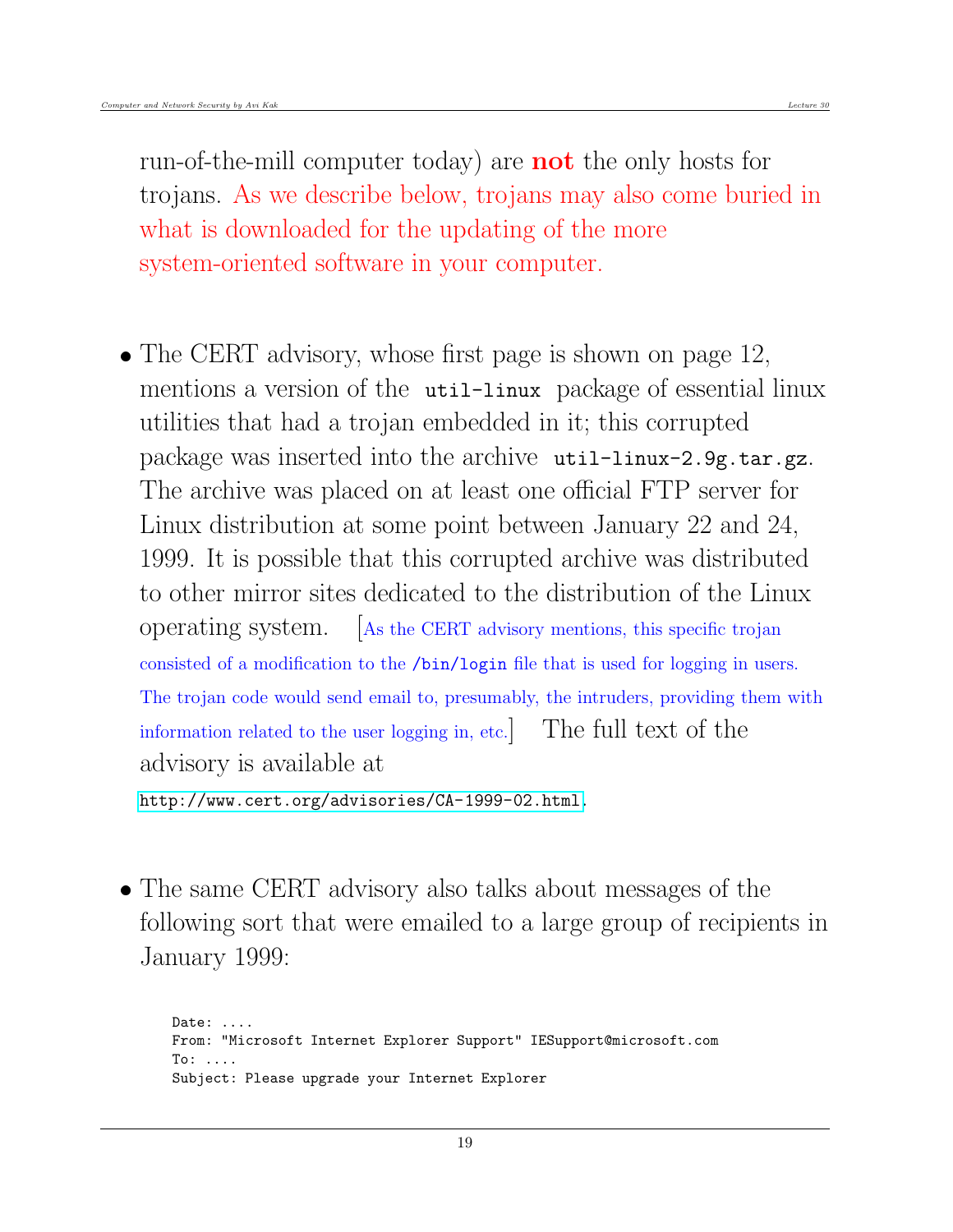Microsoft Corporation 1 Microsoft Way Redmond, WA 98052

As a user of the Microsoft Internet Explorer, Microsoft Corporation provides you with this upgrade for your web browser. It will fix some bugs found in your Internet Explorer. To install the upgrade, please save the attached file ie0199.exe in some folder and run it.

```
For more information, please visit our web site at
www.microsoft.com/ie/
```
As you can see, this spam message is written to look like it came directly from Microsoft to your computer. As you would infer on the basis of what was presented in the previous section, this email is a classic example of using social engineering to break into a machine. According to the information posted at <http://www.f-secure.com/v-descs/antibtc.shtml>, when the trojan ie0199.exe that came with the email messages was run, it extracted two files from its body: mprexe.dll and sndvol.exe. The trojan then registered the dll with the Windows registry so that it would be run at every reboot of the machine. When the dll was run, it executed the sndvol.exe file, which caused the infected machine to contact one of the following Bulgarian web sites: <http://www.btc.bg>, <http://www.infotel.bg>, and <http://ns.infotel.bg>.

- The lessons to be learned from the above CERT are:
	- Unless you are using a respected package manager such as the Synaptic Package Manager to install software updates,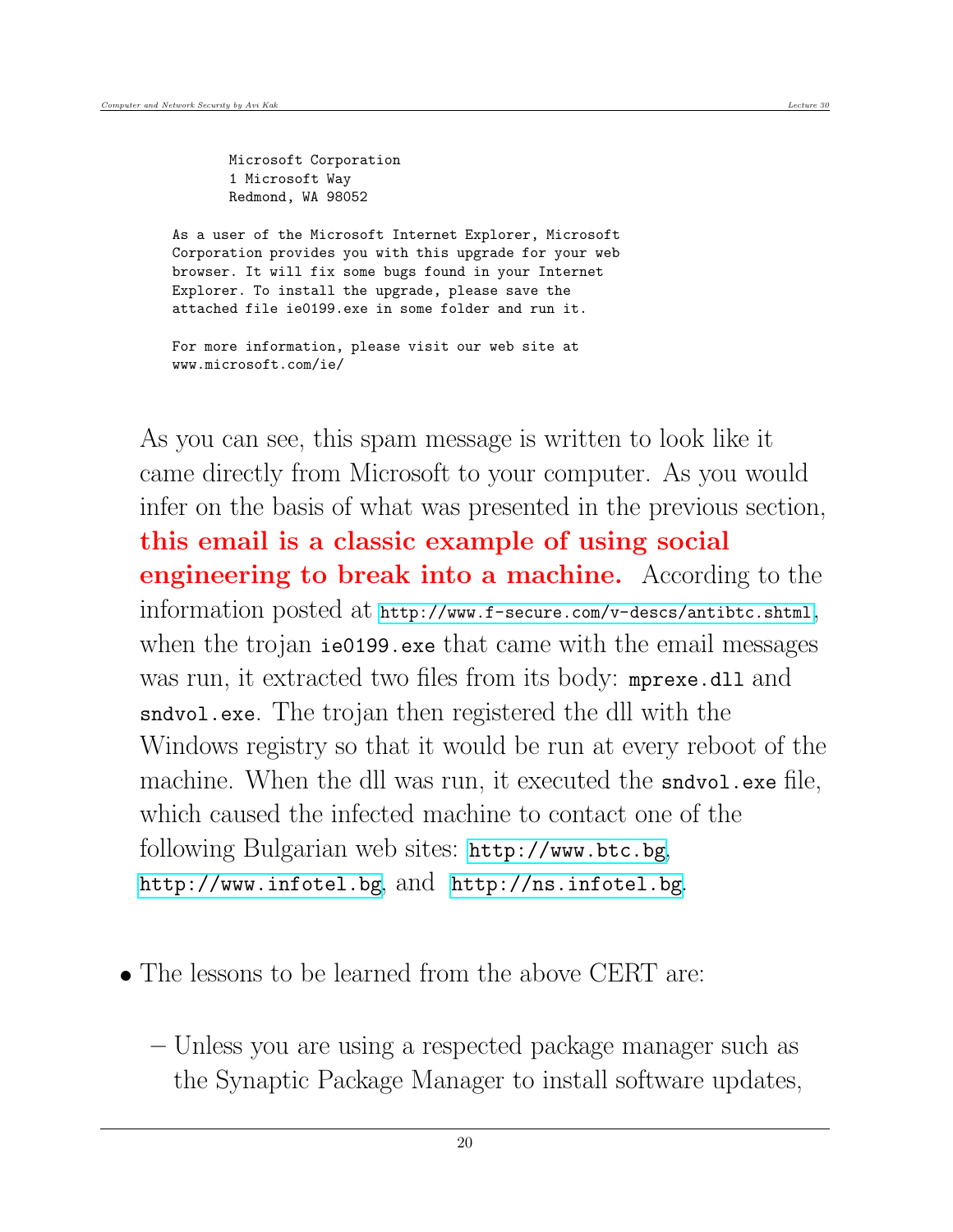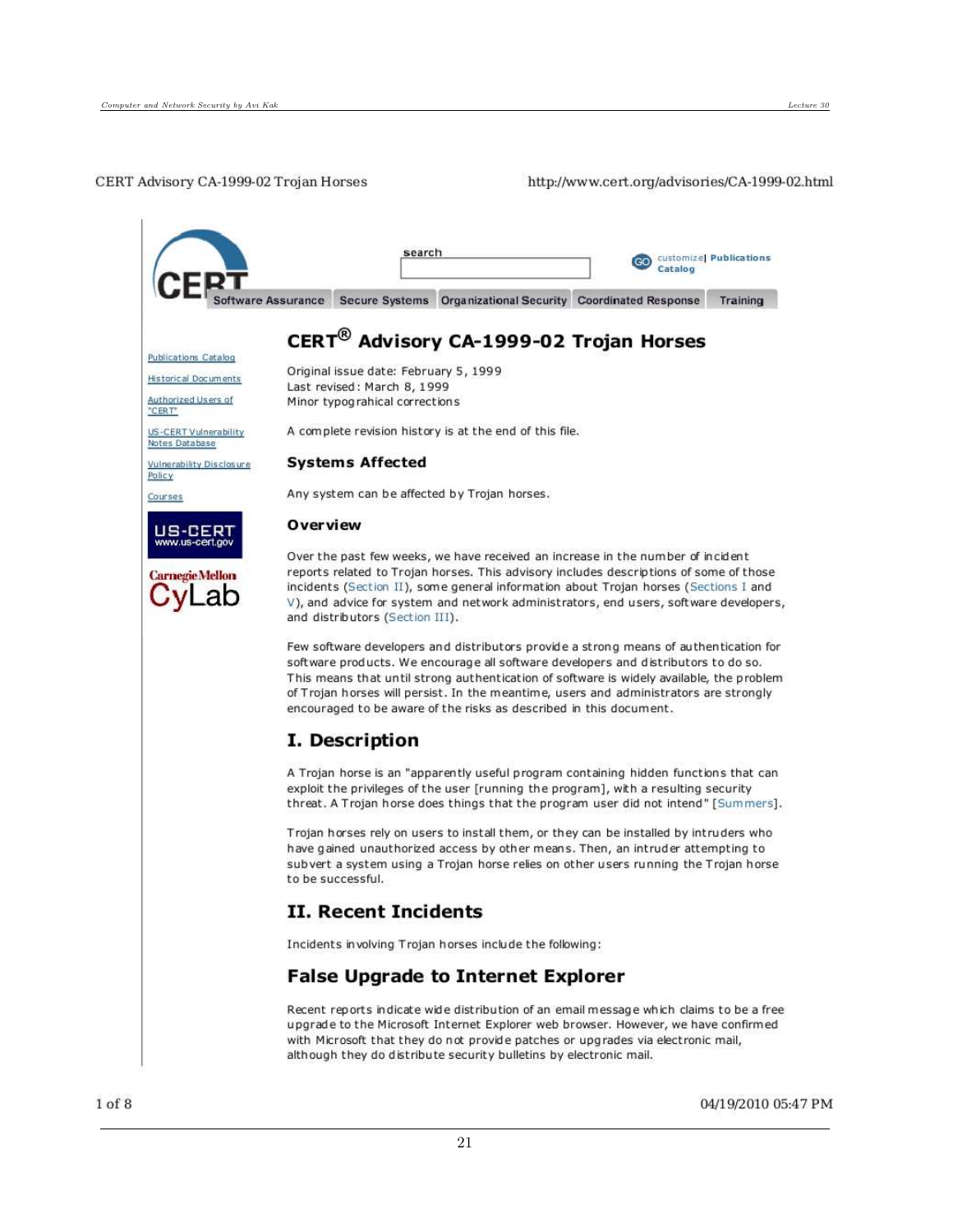make sure that you are downloading the software from a trusted source, that it has a digital signature obtained through a cryptographically secure algorithm, and that you can verify the digital signature of the software you are downloading. When trojans are embedded in system files, the file size is often left unchanged so as to not arouse suspicion. So the only way to verify that a file was not tampered with is through its digital signature.

- Validating the digital signature should involve also validating the public key of the signer.
- Never, never click on an email attachment if you are not absolutely sure that the message is  $a$ uthentic — even if it looks authentic. If you were not expecting the sort of message you are looking at (even if it appears to be from someone you know), it is best to not open the attachment without establishing the provenance of the message. In most of our day-to-day interactions, this is not a problem since the context of our interaction with the others immediately establishes the authenticity of the email.
- To further underscore the role played by socially engineered email (especially those emails that include attachments containing malware) in infiltrating networks, here is a quote from the abstract of a recent report by Nagaraja and Anderson from the University of Cambridge (a detailed reference to this report is given in Section 30.4):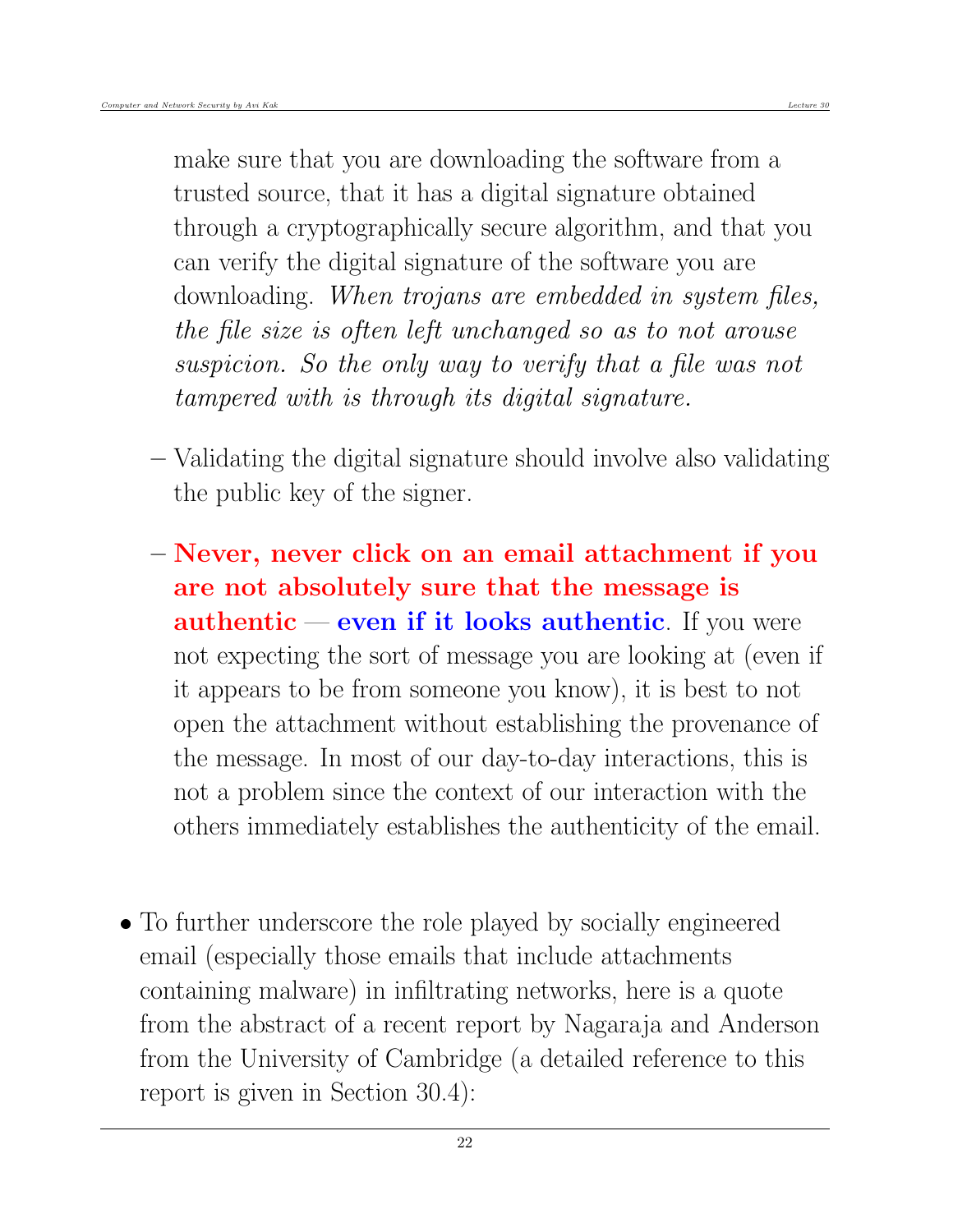"This combination of well-written malware with well-designed email lures, which we call social malware, is devastatingly effective. .... The traditional defense against social malware in government agencies involves expensive and intrusive measures that range from mandatory access controls to tiresome operational security procedures. These will not be sustainable in the economy as a whole. Evolving practical low-cost defenses against social-malware attacks will be a real challenge."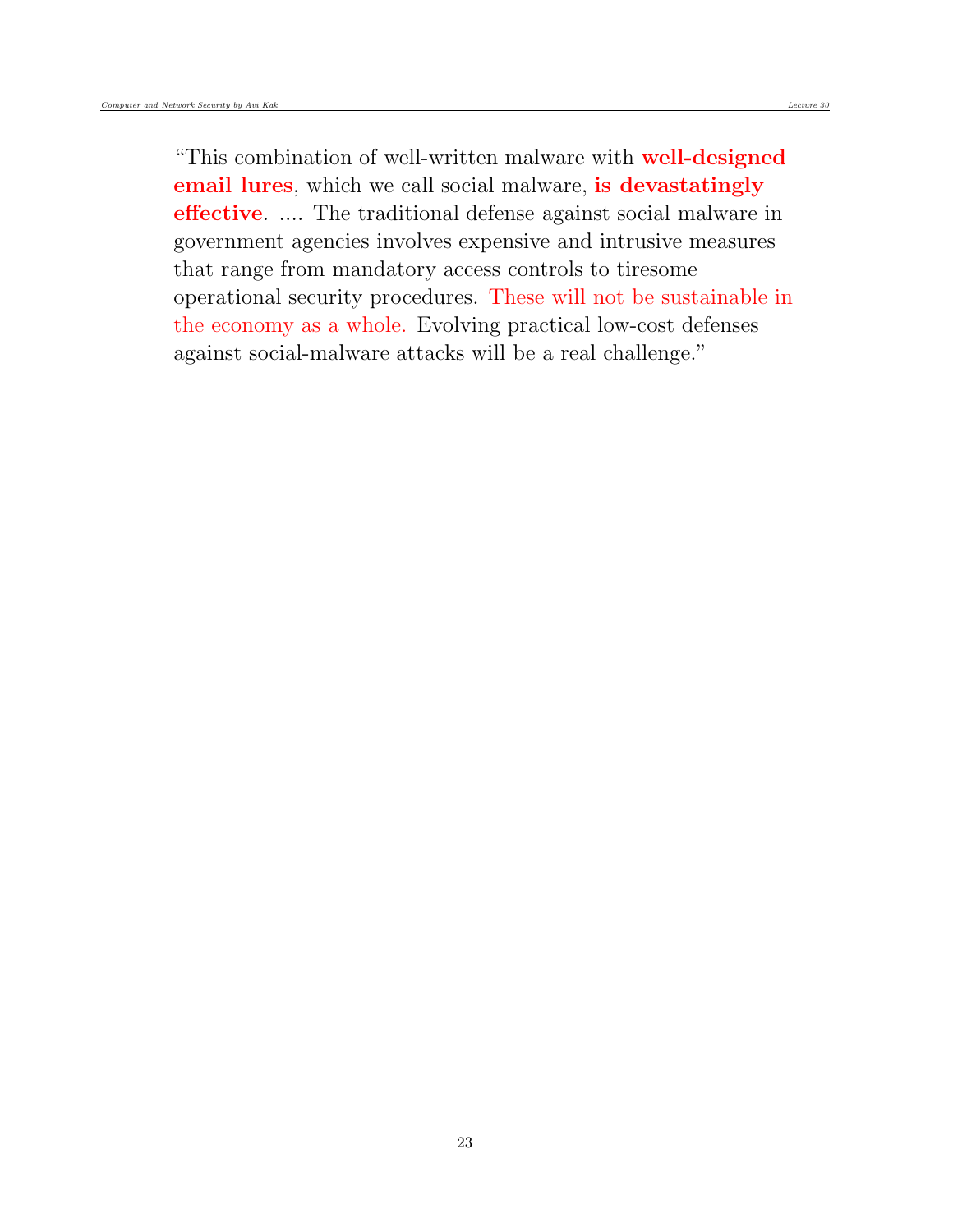# <span id="page-23-0"></span>30.4 SURVEILLANCE SOFTWARE FOR ESPIONAGE— R.A.T, R.C.S, ETC.

- As mentioned in the previous section, trojans frequently incorporate surveillance software that allows them to snoop on the activities of the victims, control the camera and the microphone on the victim's computer, capture keystrokes, etc.
- What is interesting is that surveillance software of the sort mentioned above has become a multi-billion dollar business around the world. I am talking about surveillance software that exists — for at least "official" purposes — outside the trojans used by the bad guys. Some of the companies in this business include Hacking Team in Italy, FinFisher in Germany, Trovicor in Israel, and several others.
- As to the claimed legal reasons for selling such software, the companies say that the software is needed by law enforcement agencies to monitor criminal networks. The main point they make in their defense is that their surveillance software is just the modern version of the phone wiretapping tools that have been used by law enforcement for a long time.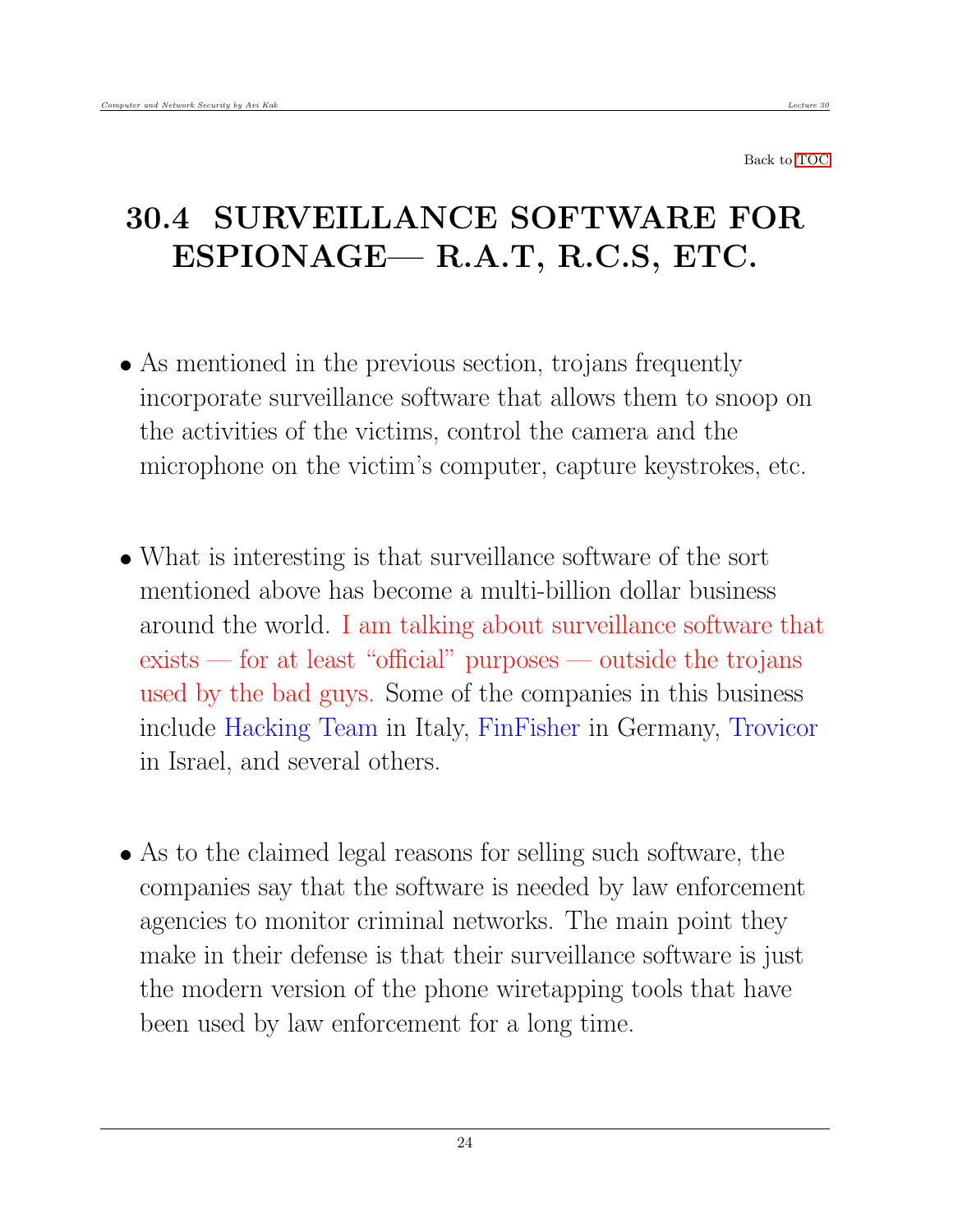- However, it is now well documented that some of these companies do sell their software to repressive regimes and other organizations to enable them to spy on whomsoever they consider to be their adversaries — political dissidents, journalists, etc. The NYT article by Mattathias Schwartz that I cited in the previous section is about the role played by Hacking Team's surveillance software in an election contest for governorship in the state of Puebla in Mexico.
- Hacking Team refers to their surveillance software as **Remote** Control System with the acronym R.C.S or just RCS. More generally, though, such software is called Remote Administration Tool with the acronym R.A.T or just RAT.
- As to the power of Hacking Team's RCS, it is best described by the following quote from Mattathias Schwartz's story in NYT:

"A couple of months later, I went to Milan to visit Hacking Team's headquarters, a stately gray apartment building with boxes of limp flowers adorning a few of its sooty sills. Waiting to demonstrate the company's software were Rabe; Philippe Vinci, a company vice president; and Alessandro Scarafile, a young engineer. Scarafile had gathered a Dell desktop computer and three smartphones: iPhone, BlackBerry and Android. The screen from his own laptop, which represented the console of a client intelligence agency, was projected on the wall. Several icons represented the various streams of data that could potentially be acquired by gaining control of the target's computer: images from built-in cameras, sound from built-in mikes, screenshots, detailed records of applications opened and bitcoins transferred, a continuous log of location with latitude and longitude, and logs of address books, calendars, phone calls, Skype calls and passwords, as well as websites visited. A key logger recorded every key that was pressed. It was a lot to keep track of. Two other views, called "line of events" and "line of actions," assembled the information into chronological order."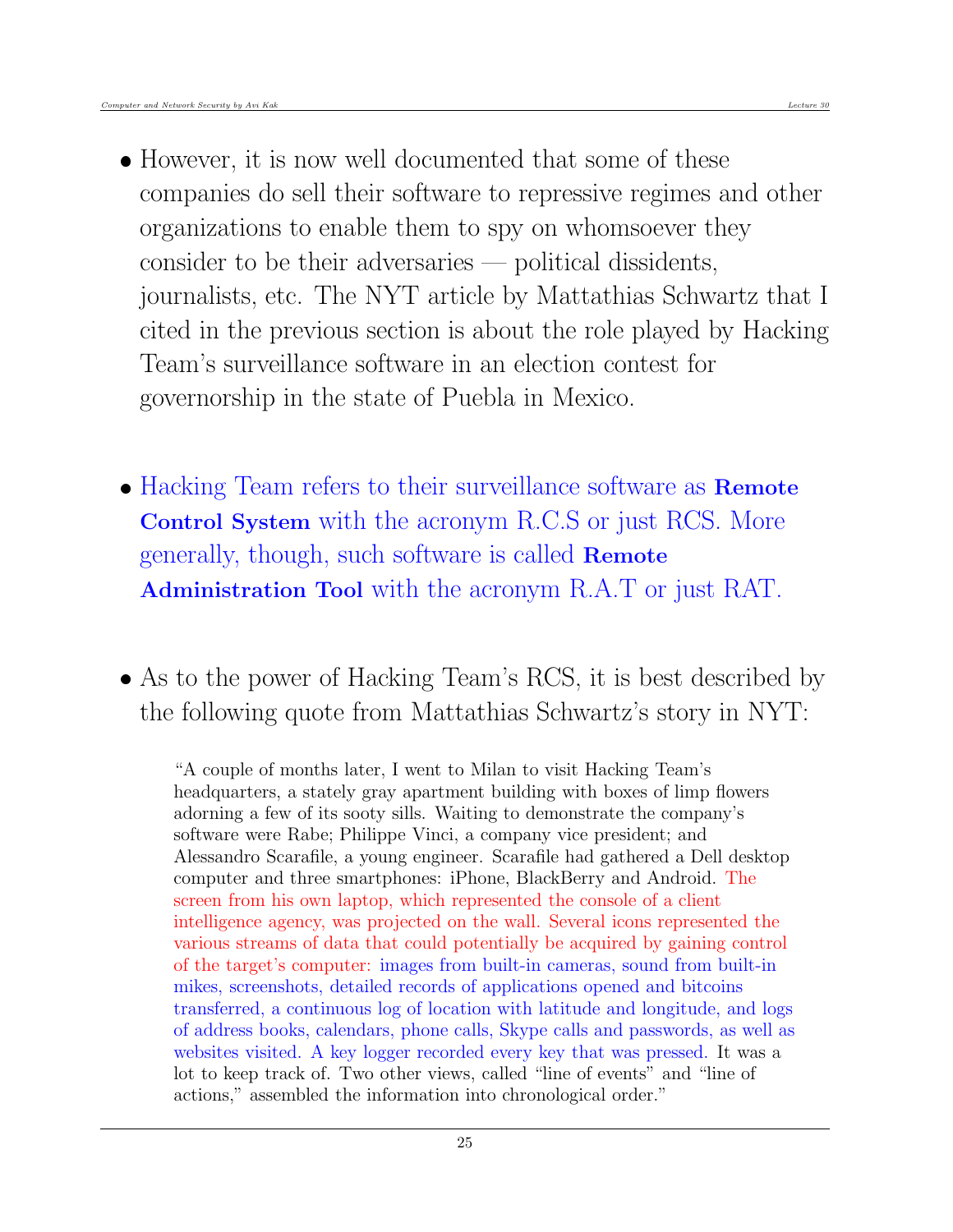The text coloring in the above quote is mine. As you can tell from the blue colored text, RCS has complete control over the victim's computer or smartphone. Using RCS, the human controllers of the victim's machine can send email and text messages to the victim's contacts. When needed, such messages may come with an ordinary looking attachment, such as a Microsoft Word or a PowerPoint file, that when clicked on would cause the recipients to download their own copy of RCS.

- What is truly ironic is that Hacking Team itself was hacked in July 2015 and all of its source code along with all of the company emails and other files — all in all 420 Gigabytes of material — were stolen and made publicly available through WikiLeaks and GitHub. It is an incredibly rich trove of source code for learning about how deadly effective surveillance software is written. The company emails and other files that are now publicly available name the organizations and the regimes around the world that used the Hacking Team's surveillance software to spy on their adversaries.] Despite this stunning loss, looks like Hacking Team is back in business — supoosedly with an "upgraded" version of its surveillance software.
- If you are curious as to how Hacking Team itself got hacked, here is a link to the document you will enjoy reading "The 'HackBack' – How Hacking Team became 'Hacked Team'" by Brad Green:

<https://ntxissa.org/wp-content/uploads/The-Hack-Back-Dallas-ISSA.pdf>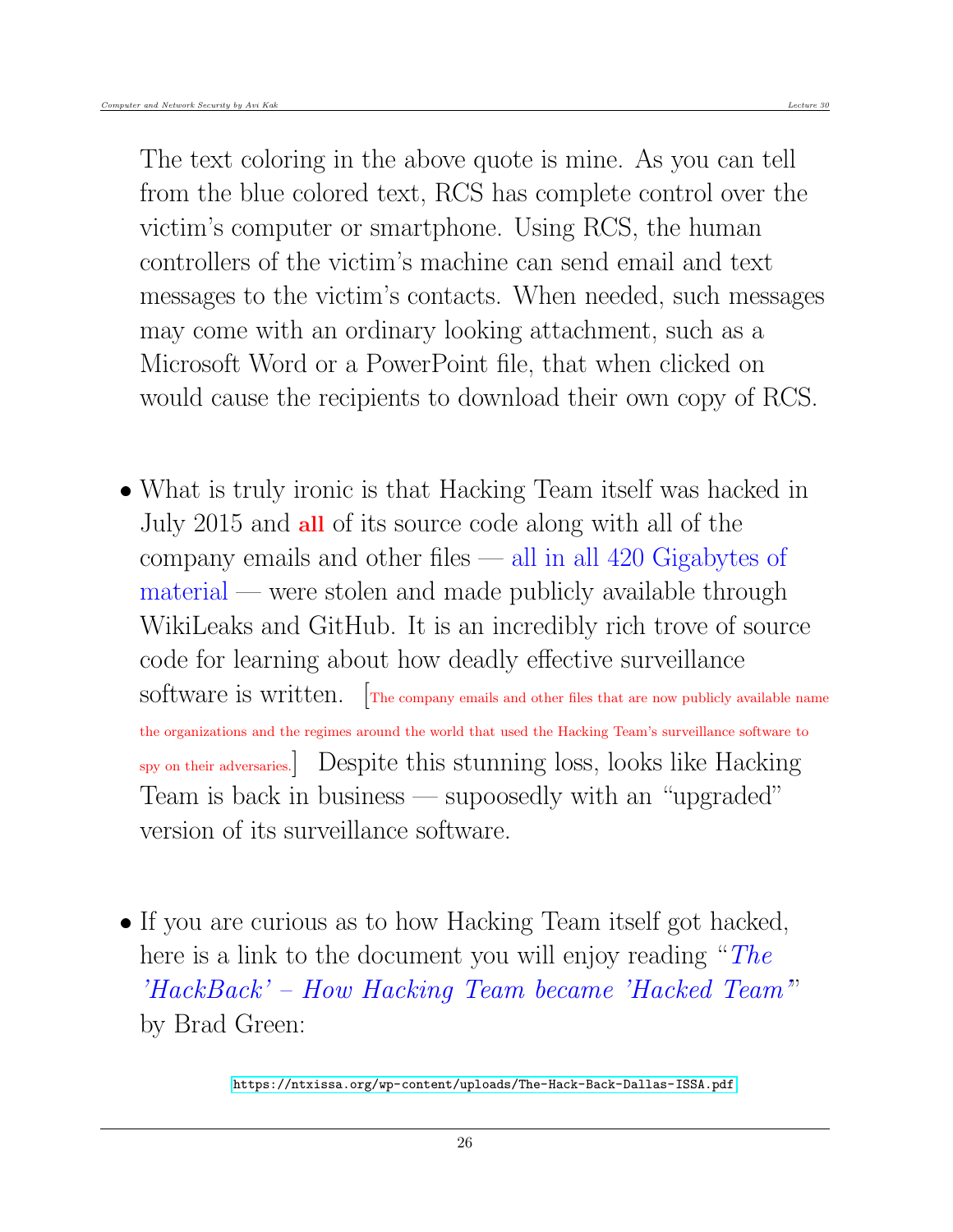- In addition to the Hacking Teams RCS that you can now study and analyze because of its publicly available source code, another surveillance tool whose source code is also now publicly available is by FinFisher.
- I am going to devote the rest of this section to the gh0stRAT surveillance tool that supposedly was used extensively by some Chinese state agencies to spy on organizations tied to Dalai Lama. The suffix "RAT" in gh0stRAT again refers to Remote Administration Tool.
- Shown on the next page is an example of the GUI of the R.A.T management tool that comes with the gh0stRAT trojan. As the reader can see, the drop-down menu displayed includes buttons for controlling the camera, the microphone, etc., on the infected machine.
- Variants of this trojan allow the attackers to plug in their own additional features for further customizing its behavior.
- Since the ghost RAT trojan was written originally by the hackers in China, the original code has its comments and other embedded documentation (which are important to understanding code) mostly in Chinese. But now some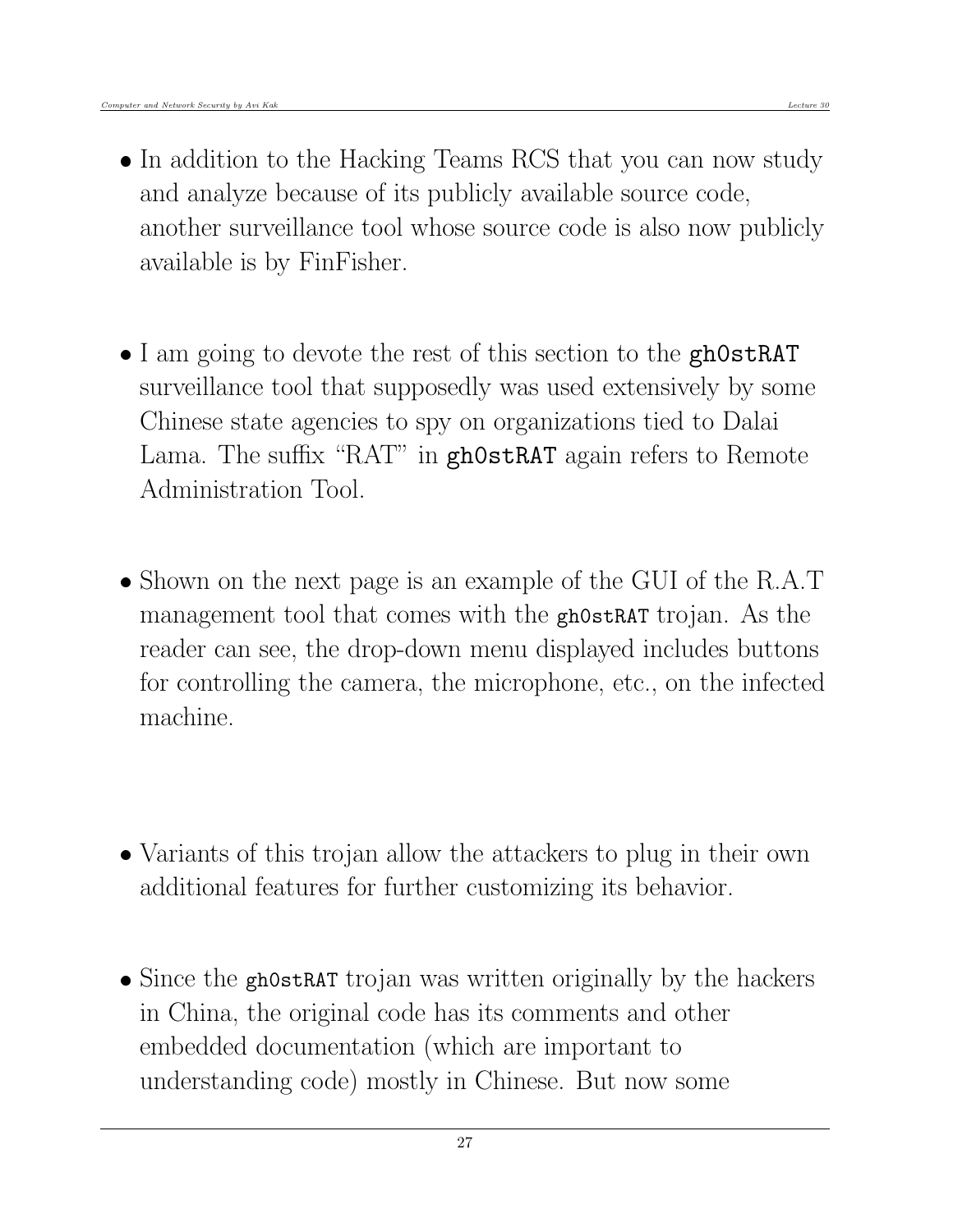|              | <b>&amp; GhOst RAT Beta 3.6</b> |                                                                                                                                         |                                                                                             |                           |          |      | $\Box$ el      |
|--------------|---------------------------------|-----------------------------------------------------------------------------------------------------------------------------------------|---------------------------------------------------------------------------------------------|---------------------------|----------|------|----------------|
| ID           | WAN                             | LAN                                                                                                                                     | Computer Name /Note                                                                         | OS.                       | CPU      | Ping | Webcam         |
| $\mathbf{a}$ | 10.0.2.15                       | 10-0-0-15<br>File Manager<br>Screen Capture<br>Keylogger<br>Remote Shell<br>System<br>Webcam View<br>Audio Capture<br>Administrate<br>٠ | red-two                                                                                     | XP SP2 (Build 2600)       | 2386     | O.   | ÷              |
|              |                                 | miscellaneous<br>Change Name<br>Disconnect                                                                                              | Download/Excute<br><b>Update Server</b><br>Hidden<br>Open LIRL<br>Ķ<br>Clear Logs<br>Normal |                           |          |      |                |
|              |                                 | Select All<br>Unselect                                                                                                                  |                                                                                             |                           | ひ        |      |                |
|              |                                 | Connections $\overline{\wedge}$ Settings $\overline{\wedge}$ Build /                                                                    |                                                                                             |                           |          |      |                |
| 10.0.2.15    |                                 |                                                                                                                                         |                                                                                             | 5: 0.03 kb/s R: 0.11 kb/s | Port: 80 |      | Connections: 1 |

open-source folks claim to have translated it into English meaning that they claim to have translated the comment lines and the other documentation into English. [However, you will notice that that is not entirely the case. Much of the documentation that is included in the files is still in Chinese.] You can download the latest "English version" as an archive called gh0st3.6 src.zip from the URL

```
http://www.opensc.ws/c-c/3462-gh0st-rat-3-6-source-code.html
```
One of the coders at this web site says that "This is very poorly coded and most of it looks ripped. Anyhow, I tested it out on Vista and it compiled fine using  $MSVC++$  with the Platform SDK. It has minor warnings but all functions still work properly."

 Just to give the reader a sense of the scope of gh0stRAT, shown on the next four pages is an indented listing of the subdirectories and the files in the source code directory for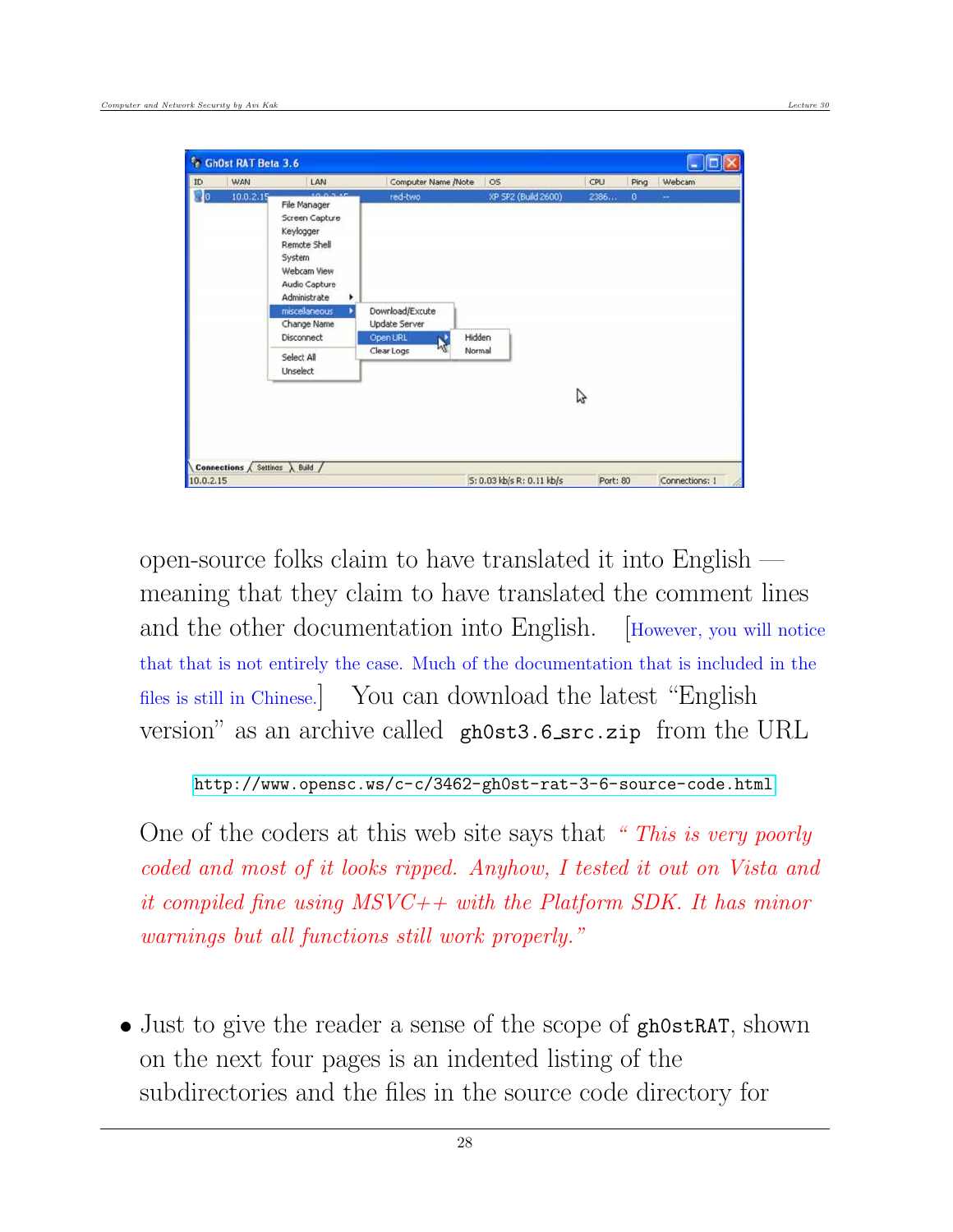$gh0st3.6.$  At some point in the future, I plan to add to my description of the functionality of some of the more significant files in the directory tree — assuming it can be done at all.]

- The brief comments that follow the file names in the directory listing on the next several pages are just pure guesses on my part at this time — not at all to be taken too seriously. I hope to refine my understanding of the code at some point in the near future.
- A compilation of this source code will give you a Server that an attacker can use to monitor the trojan on an infected machine. The trojan itself is compiled as the executable ghost.
- Here is a listing of the files:

```
gh0st3.6_src/
   gh0st.dsw
   gh0st.ncb
   gh0st.opt
   Server/
       install/
           ReadMe.txt
           install.aps
           install.rc
           install.plg
           install.dsp
           acl.h
           RegEditEx.h
           resource.h
           StdAfx.h
           decode.h
           install.cpp
           StdAfx.cpp => for including the precompiled header stdafx.h
           res/
               svchost.dll => a well-known trojan module for remote access
                                      (Note that this is not the same as svchost.exe
                                      that is so basic to the operation of the Windows
                                      platform. See Lecture 22.)
       svchost/
```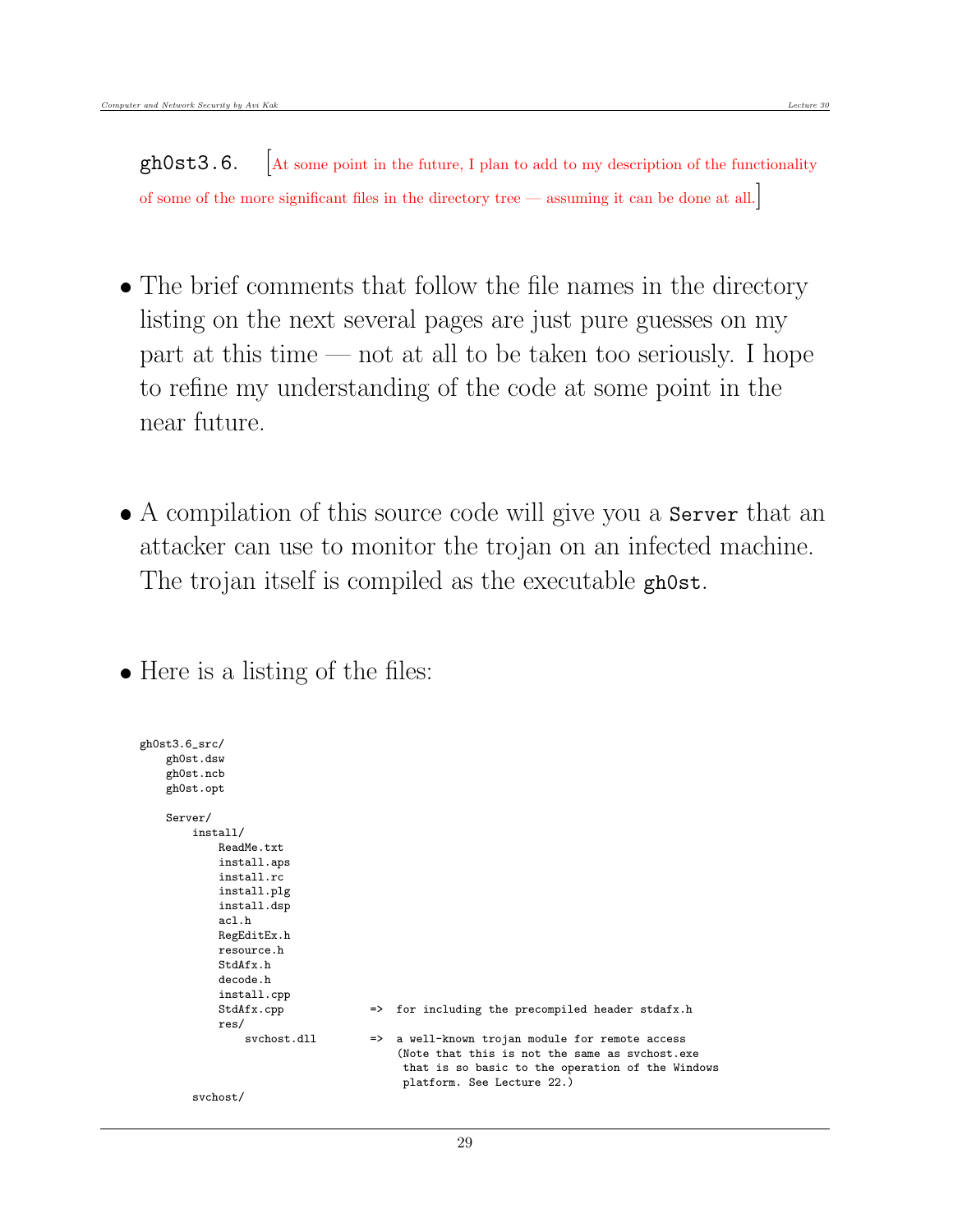ReadMe.txt

```
svchost.plg
        svchost.aps
        svchost.rc
       svchost.dsp
       resource.h
       ClientSocket.h
       hidelibrary.h
       ClientSocket.cpp
       StdAfx.cpp
        svchost.cpp
        common/
            filemanager.h => for file ops such saving, loading, moving, etc.
            KeyboardManager.h => for storing keystrokes, etc.
            AudioManager.h => for recording microphone inputs from the trojan
            hidelibrary.h => for making folders invisible to a user
            login.h<br>ScreenManager.h
                             => header needed for the control GUI
            until.h
           inject.h
            loop.h
            Buffer.h
            ScreenSpy.h => for monitoring the screen of an infected machine
            VideoCap.h => for capturing camera config and for remote video capture
            decode.h
            install.h
            Manager.h
            ShellManager.h
            VideoManager.h => for capturing camera config and for remote video capture
            Dialupass.h
            KernelManager.h<br>RegEditEx.h
                               => sets and reads registry permissions (header)
            resetssdt.h
            SystemManager.h
            AudioManager.cpp => for recording microphone inputs from the trojan
            ScreenManager.cpp => needed for the control GUI
            until.cpp
            Buffer.cpp
            ScreenSpy.cpp<br>VideoCap.cpp
                               \Rightarrow for capturing video remotely
            install.cpp
            Manager.cpp
            ShellManager.cpp
                               \Rightarrow for capturing video remotely
            Dialupass.cpp => for viewing passwords used for dialup
            KernelManager.cpp => makes calls to cKernelManager for multithreading
            SystemManager.cpp
            RegEditEx.cpp => sets and reads registry permissions
            FileManager.cpp
            KeyboardManager.cpp
    sys/
        makefile
       RESSDT.c
       RESSDT.sys
        sources
gh0st/
   ReadMe.txt
   gh0st.clw => contains info for the MFC class wizard<br>gh0st.plg => compilation build log file
                               => compilation build log file
   removejunk.bat
   gh0st.rc
   gh0st.aps
```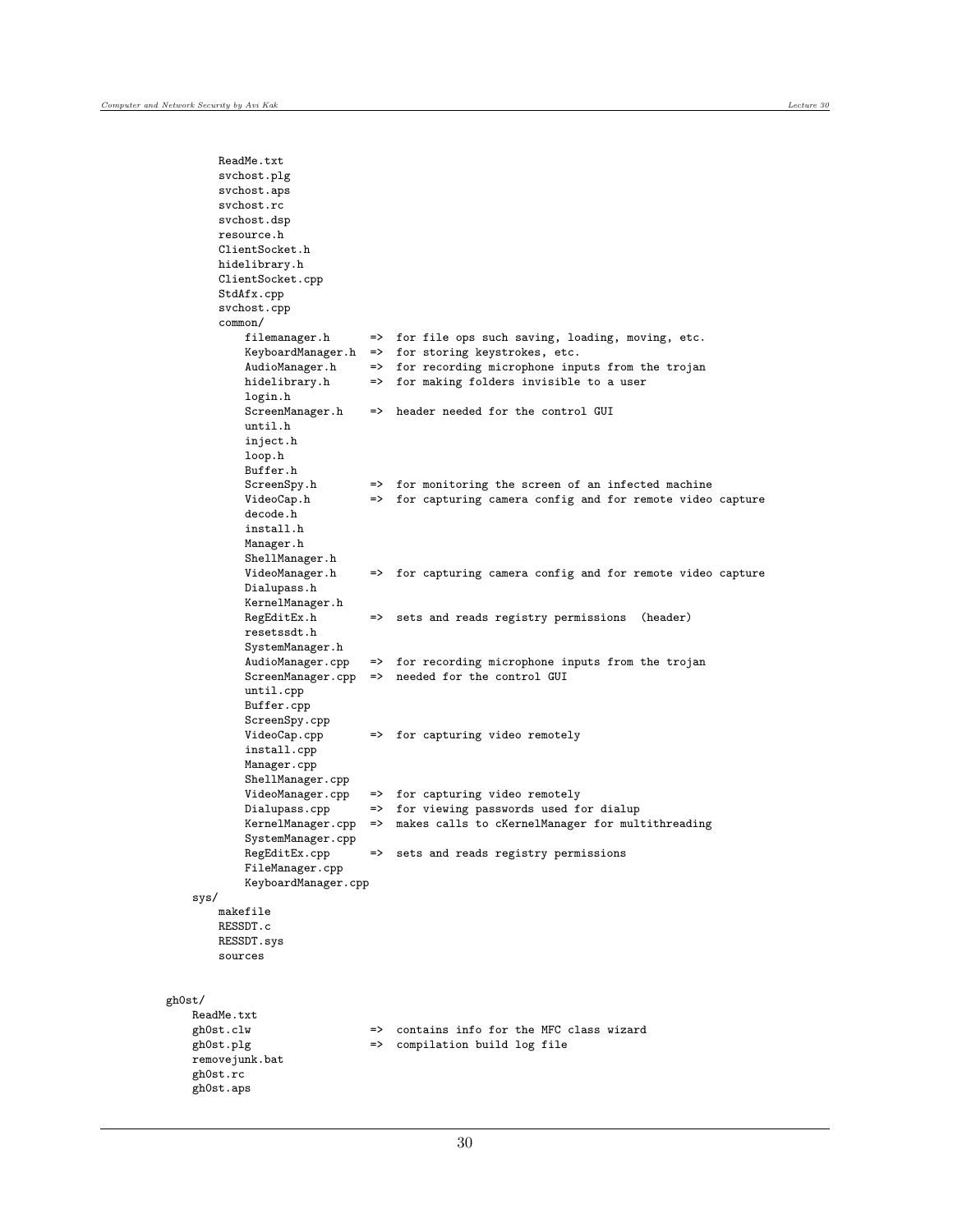| BuildView.h                   |               |                                              |
|-------------------------------|---------------|----------------------------------------------|
| KeyBoardDlg.h                 |               | => header for capturing keystrokes           |
| StdAfx.h                      |               |                                              |
| AudioDlg.h<br>MainFrm.h       |               | => for recording microphone inputs           |
| SystemDlg.h                   |               |                                              |
| BmpToAvi.h                    |               |                                              |
| gh0stDoc.h                    |               |                                              |
| TabSDIFrameWnd.h              |               |                                              |
| Resource.h                    |               |                                              |
| ThemeUtil.h                   |               |                                              |
| gh0st.h                       |               |                                              |
| Tmschema.h                    |               |                                              |
| ScreenSpyDlg.h                |               | => header for screen capture                 |
| CustomTabCtrl.h               |               |                                              |
| gh0stView.h                   |               |                                              |
| TrayIcon.h                    |               |                                              |
| encode.h                      |               |                                              |
| SettingsView.h                |               |                                              |
| TrueColorToolBar.h            |               | => header for file operations                |
| FileManagerDlg.h<br>IniFile.h |               |                                              |
| SEU_QQwry.h                   |               |                                              |
| WebCamDlg.h                   |               | => header for camera image capture           |
| FileTransferModeDlg.h         |               |                                              |
| InputDlg.h                    |               |                                              |
| ShellDlg.h                    |               |                                              |
| AudioDlg.cpp                  |               | => for microphone capture                    |
| gh0st.cpp                     |               |                                              |
| MainFrm.cpp                   |               |                                              |
| SystemDlg.cpp                 |               |                                              |
| BmpToAvi.cpp                  |               | => for format conversion                     |
| gh0stDoc.cpp                  |               |                                              |
| TrueColorToolBar.cpp          |               |                                              |
| TabSDIFrameWnd.cpp            |               |                                              |
| BuildView.cpp                 |               |                                              |
| gh0st.dsp                     |               |                                              |
| ThemeUtil.cpp<br>IniFile.cpp  |               |                                              |
| FileManagerDlg.cpp            |               | => for file ops such as saving, moving, etc. |
| ScreenSpyDlg.cpp              |               | => for screen capture                        |
| CustomTabCtrl.cpp             |               |                                              |
| gh0stView.cpp                 |               |                                              |
| TrayIcon.cpp                  |               |                                              |
| SettingsView.cpp              |               |                                              |
| WebCamDlg.cpp                 |               | => for camera capture                        |
| SEU_QQwry.cpp                 |               |                                              |
| FileTransferModeDlg.cpp       |               |                                              |
| InputDlg.cpp                  |               |                                              |
| ShellDlg.cpp                  |               |                                              |
| KeyBoardDlg.cpp               | $\Rightarrow$ | header for capturing keystrokes              |
| StdAfx.cpp<br>include/        | $\Rightarrow$ | for including precompiled Windows headers    |
| Buffer.h                      |               |                                              |
| CpuUsage.h                    |               |                                              |
| IOCPServer.h                  |               |                                              |
| Mapper.h                      |               |                                              |
| Buffer.cpp                    |               |                                              |
| CpuUsage.cpp                  |               |                                              |
| IOCPServer.cpp                |               |                                              |
| control/                      |               |                                              |
| BtnST.h                       |               |                                              |
| HoverEdit.h                   |               |                                              |
| WinXPButtonST.h               |               |                                              |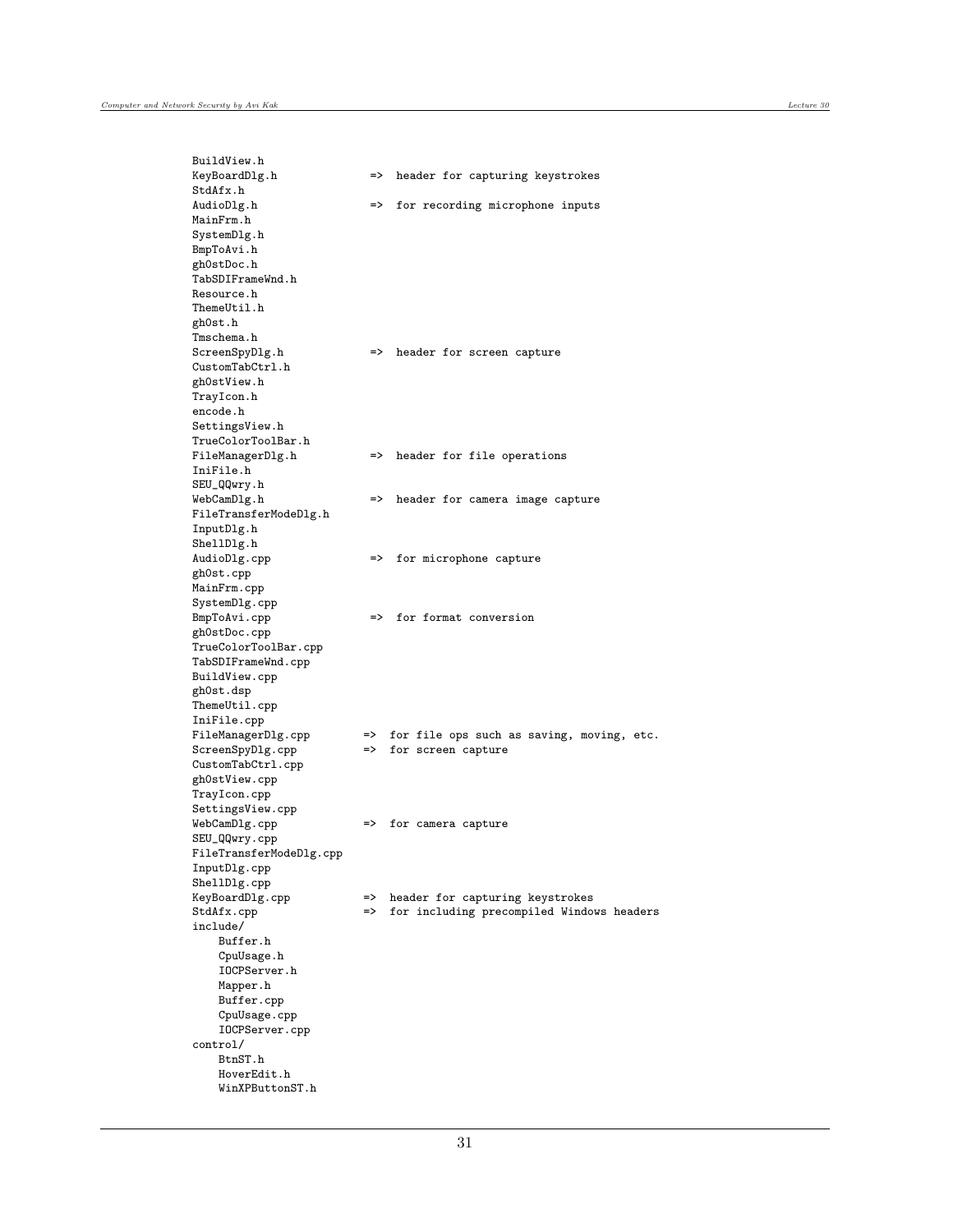| BtnST.cpp                             |                                                          |
|---------------------------------------|----------------------------------------------------------|
| HoverEdit.cpp                         |                                                          |
| WinXPButtonST.cpp<br>res/             |                                                          |
| 1.cur                                 | => cur is an ico like format for cursors                 |
| $2. cur$                              |                                                          |
| 3.cur                                 |                                                          |
| 4.cur                                 |                                                          |
| dot.cur                               |                                                          |
| Bitmap_4.bmp                          | => bitmapped image files                                 |
| Bitmap_5.bmp                          |                                                          |
| toolbar1.bmp                          |                                                          |
| toolbar2.bmp                          |                                                          |
| audio.ico                             |                                                          |
| gh0st.ico<br>cmdshell.ico             | $\Rightarrow$ ico is a format for icons                  |
| keyboard.ico                          |                                                          |
| system.ico                            |                                                          |
| webcam.ico                            |                                                          |
| gh0st.rc2                             |                                                          |
| install.exe                           |                                                          |
| CJ60Lib/                              |                                                          |
| overview.gif                          |                                                          |
| Readme.htm                            |                                                          |
| CJ60Lib/                              | => graphics extension library, originally by Code Jockey |
| readme.txt                            |                                                          |
| CJ60lib.def                           |                                                          |
| resource.h                            |                                                          |
| Globals.h                             |                                                          |
| stdafx.h<br>CJ60Lib.clw               |                                                          |
| CJ60Lib.dsw                           |                                                          |
| CJ60Lib.ncb                           |                                                          |
| CJ60Lib.opt                           |                                                          |
| CJ60Lib.positions                     |                                                          |
| CJ60Lib.rc                            |                                                          |
| CJ60StaticLib.dsp                     |                                                          |
| CJCaption.cpp                         |                                                          |
| CJListCtrl.cpp                        |                                                          |
| CJToolBar.cpp                         |                                                          |
| CJ60lib.cpp                           |                                                          |
| CJControlBar.cpp                      |                                                          |
| CJListView.cpp                        |                                                          |
| CoolBar.cpp                           |                                                          |
| CJDockBar.cpp                         |                                                          |
| CJMDIFrameWnd.cpp<br>CoolMenu.cpp     |                                                          |
| CJ60Lib.dsp                           |                                                          |
| $\texttt{CJDockContext}.\texttt{cpp}$ |                                                          |
| CJMiniDockFrameWnd.cpp                |                                                          |
| FixTB.cpp                             |                                                          |
| ShellPidl.cpp                         |                                                          |
| CJExplorerBar.cpp                     |                                                          |
| CJOutlookBar.cpp                      |                                                          |
| FlatBar.cpp                           |                                                          |
| ShellTree.cpp                         |                                                          |
| CJFlatButton.cpp                      |                                                          |
| CJPagerCtrl.cpp                       |                                                          |
| Globals.cpp                           |                                                          |
| SHFileInfo.cpp                        |                                                          |
| CJFlatComboBox.cpp                    |                                                          |
| CJSearchEdit.cpp                      |                                                          |
| stdafx.cpp<br>CJFlatHeaderCtrl.cpp    |                                                          |
|                                       |                                                          |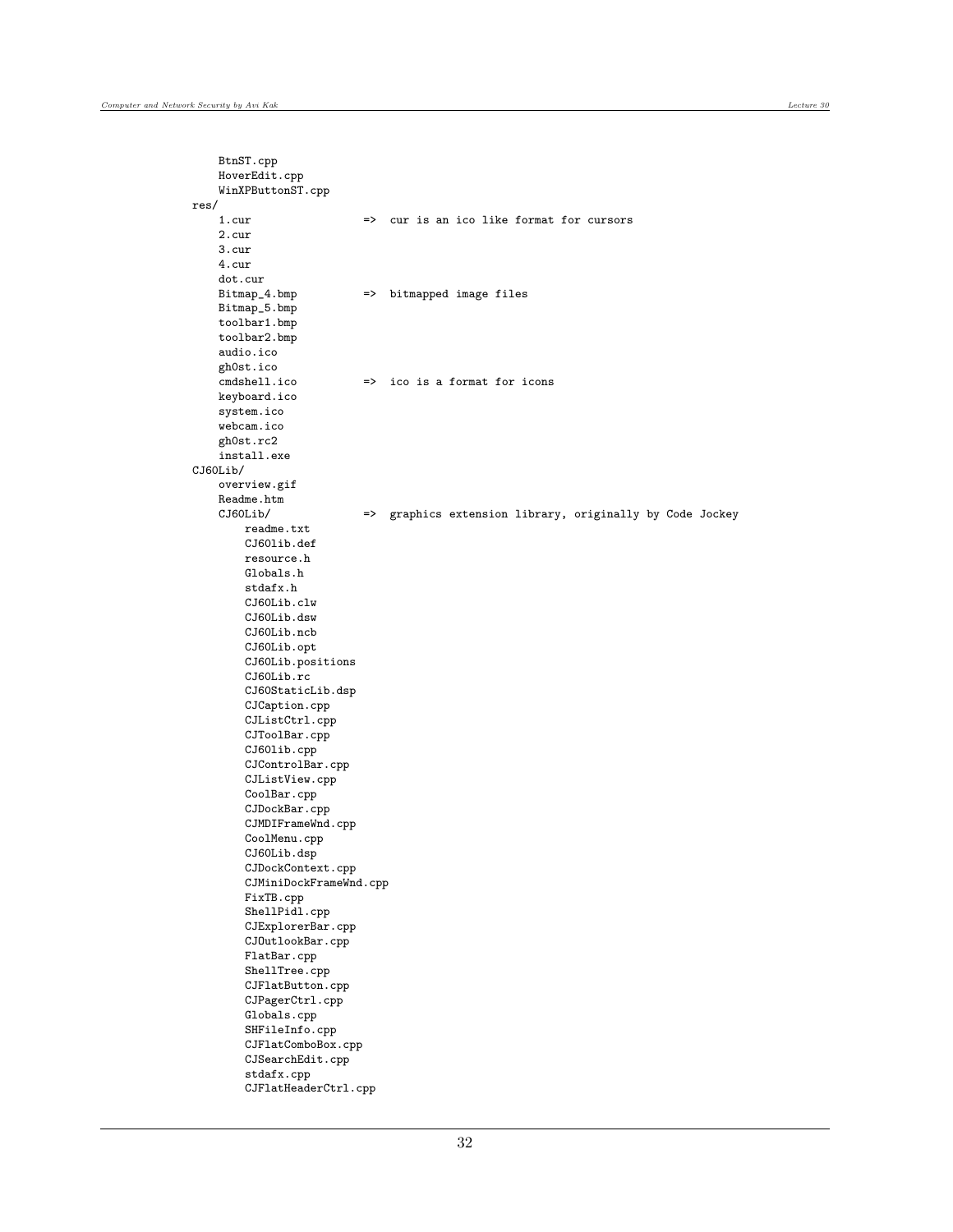```
CJSizeDockBar.cpp
            hyperlink.cpp
            CJFrameInfo.cpp
            CJTabctrlBar.cpp
            MenuBar.cpp
            Subclass.cpp
            CJFrameWnd.cp
            res/
                btn_arro.bmp
                button_images.bmp
                btn_explorer.bmp
                cj_logo.bmp
                vsplitba.cur
                hsplitba.cur
                cj60lib.rc2
        Include/
            CJ60Lib.h
            CJFlatComboBox.h
            CJMiniDockFrameWnd.h
            CJToolBar.h
            ModulVer.h
            CJCaption.h
            CJFlatHeaderCtrl.h
            CJOutlookBar.h
            CoolBar.h
            ShellPidl.h
            CJControlBar.h
            CJFrameInfo.h
            CJPagerCtrl.h
            CoolMenu.h
            ShellTree.h
            CJDockBar.h
            CJFrameWnd.h
           CJSearchEdit.h
            FixTB.h
            SHFileInfo.h
            CJDockContext.h
            CJListCtrl.h
            CJSizeDockBar.h
            FlatBar.h
            Subclass.h
            CJExplorerBar.h
            CJListView.h
            CJTabCtrlBar.h
            hyperlink.h
            CJFlatButton.h
            CJMDIFrameWnd.h
            CJTabView.h
           MenuBar.h
       Lib/
            CJ60StaticLib.lib
common/
   Audio.h
   CursorInfo.h
   macros.h
   VideoCodec.h
   Audio.cpp
   zlib/
       zconf.h
```
zlib.h zlib.lib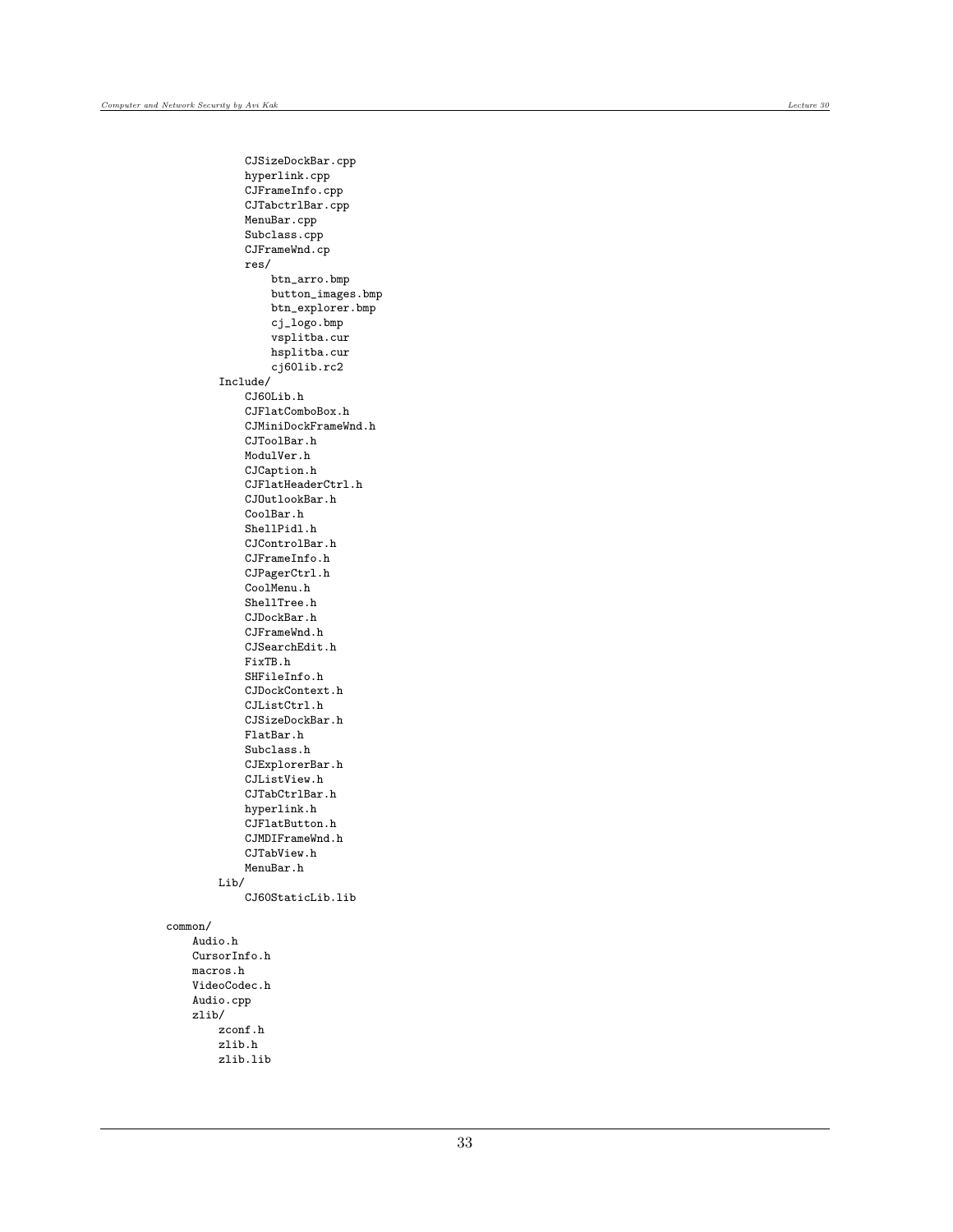You will find several other RATs at the following URL: <http://www.opensc.ws/trojan-malware-samples/>.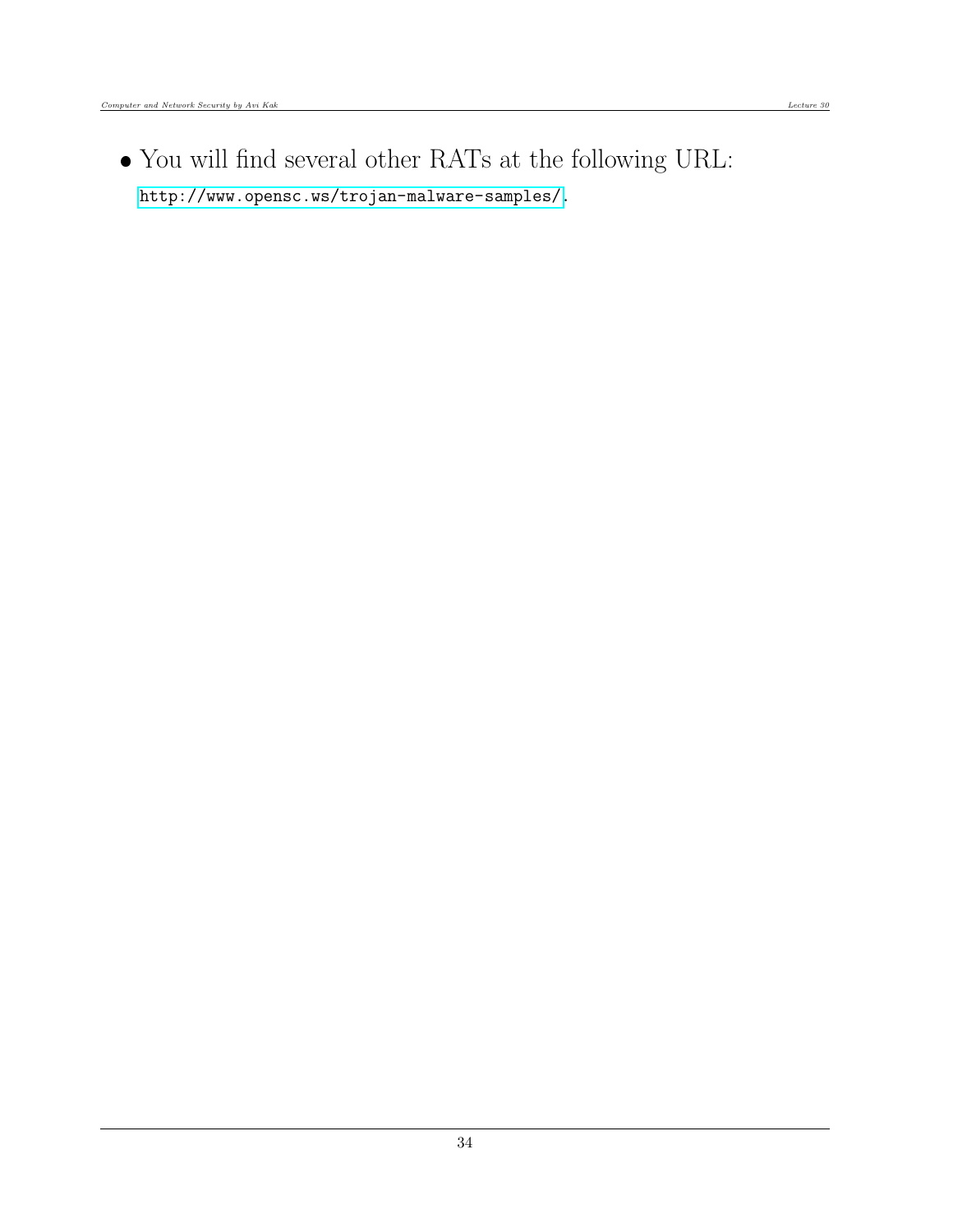## <span id="page-34-0"></span>30.5 CYBER ESPIONAGE

• Much of the current focus on "Cyber Espionage" started with the seminal work that has come out of a collaboration between the Citizens Lab, Munk Center for International Studies, University of Toronto, and the SecDev Group, a Canada-based consultancy house. This collaboration has produced the first two reports listed below. These reports make for a remarkable reading of the spy-thriller sort:

#### – "Tracking GhostNet: Investigating a Cyber Espionage Network,"

<http://www.scribd.com/doc/13731776/Tracking-GhostNet-Investigating-a-Cyber-Espionage-Network>

- "Shadows in the Cloud: Investigating Cyber Espionage 2.0," <http://www.infowar-monitor.net/2010/04/shadows-in-the-cloud-an-investigation-into-cyber-espionage-2-0>
- "The Snooping Dragon: Social-Malware Surveillance of the Tibetan movement," <http://www.cl.cam.ac.uk/techreports/UCAM-CL-TR-746.html>

The third report mentioned above is from the University of Cambridge by two researchers, Shishir Nagaraja and Ross Anderson, who also collaborated with the folks at the University of Toronto and the SecDev Group.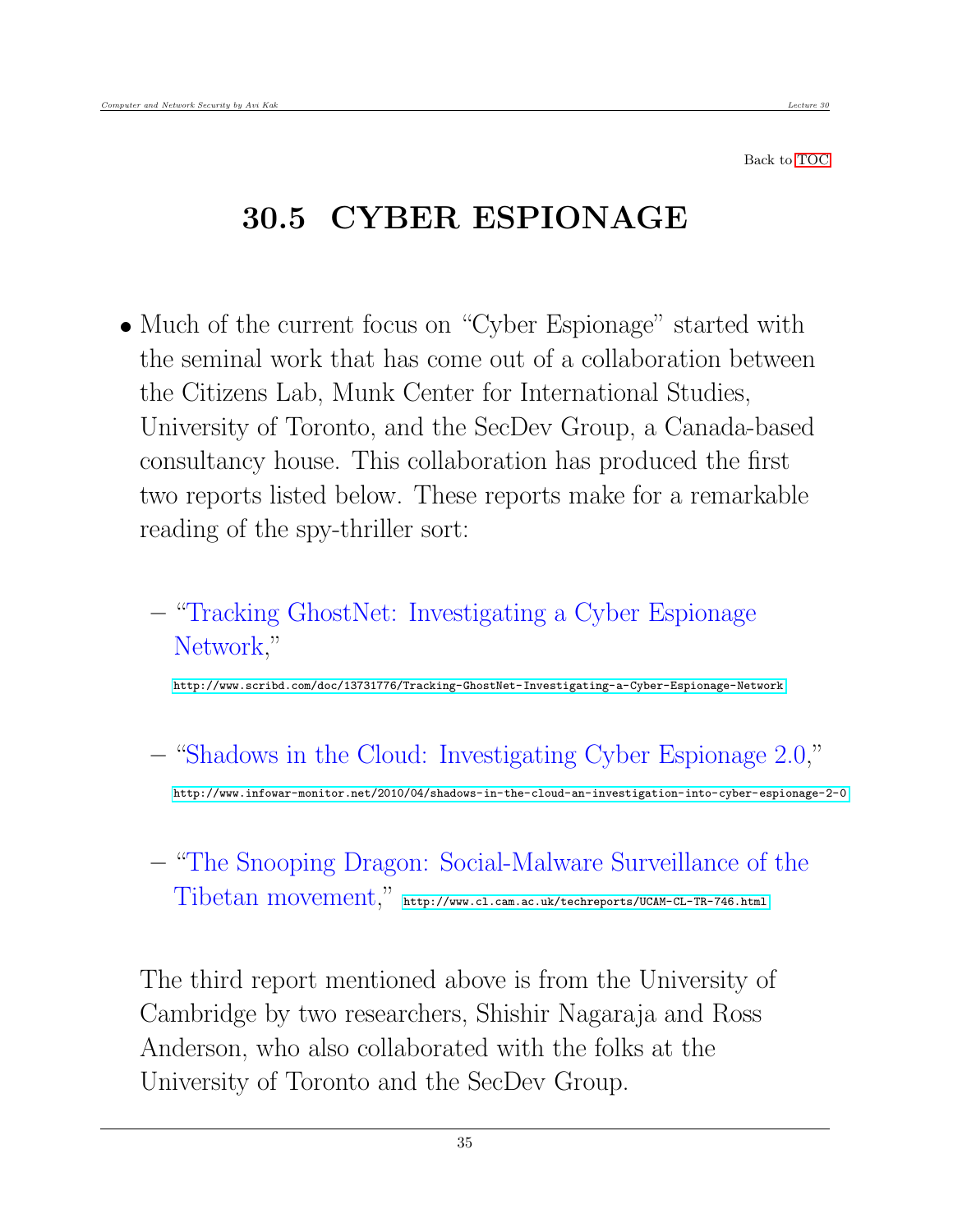- If you do look through the reports listed above, seek answers to the following questions:
	- 1. At the lowest levels of data gathering, what information did the investigators collect and what tool(s) did they use for that purpose?
	- 2. How did they identify the malware (the trojan) present in the infected computers?
	- 3. How did the investigators track down the control and the command computers that the infected machines sent their information to?
	- 4. What was the capability of the specific trojan that played a large role in stealing information from the infected computers? How did this trojan allow the humans to control in real-time the infected machines?
	- 5. How did the investigators manage to spy on the spies?
	- 6. What can you infer from the source code for the trojan?
- The "Tracking Ghostnet" report, which came out in March 2009, describes an espionage network that had infected at least 1295 computers in 103 countries, mostly for the purpose of spying on the various Tibetan organizations, especially the offices of the Dalai Lama in Dharamsala, India. The espionage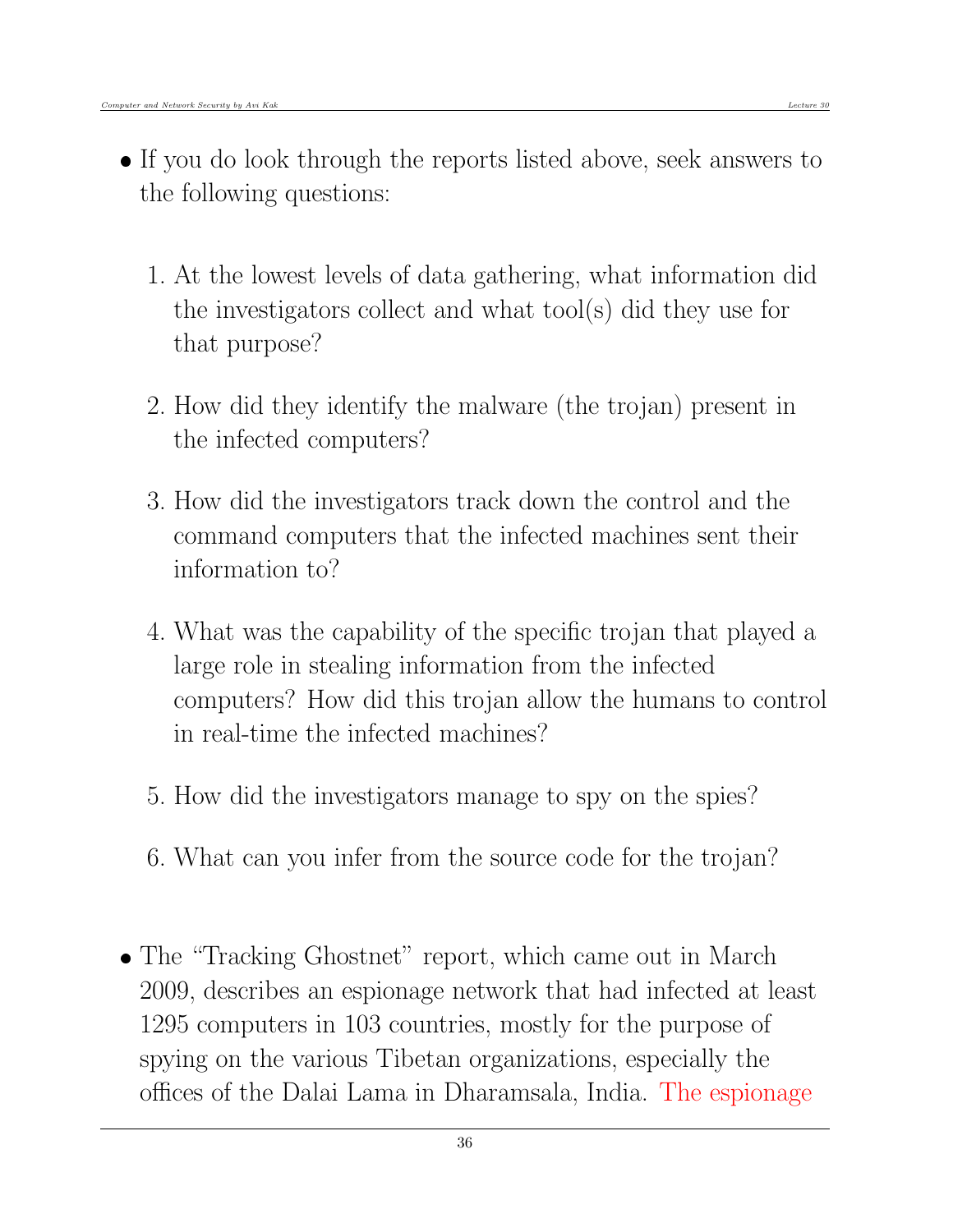network unearthed through the investigative work presented in this report is referred to as the "Ghostnet."

- The "Shadows in the Cloud" report, released in April 2010, documents an extensive espionage network that successfully stole documents marked "SECRET," "RESTRICTED," and "CONFIDENTIAL" from various high offices of the Government of India, the Office of the Dalai Lama, the United Nations, etc. The espionage network unearthed through the investigative work presented in this report is referred to as the "Shadow." The Shadow network is considered to be more sinister than the older Ghostnet network.
- The "Snooping Dragon" report is about the same attacks that are described in the "Tracking Ghostnet" report, but its overall conclusions are somewhat different. The "Snooping Dragon" report is more categorical about the origin of the attacks and who sponsored them.
- The primary mechanism for spreading malware in both Ghostnet and Shadow was targeted and socially-engineered email containing infected Word or PDF attachments.
- The attackers designated some of their own machines that were used to facilitate their exploits as "Control Servers" and some others as "Command Servers." The trojan server we talked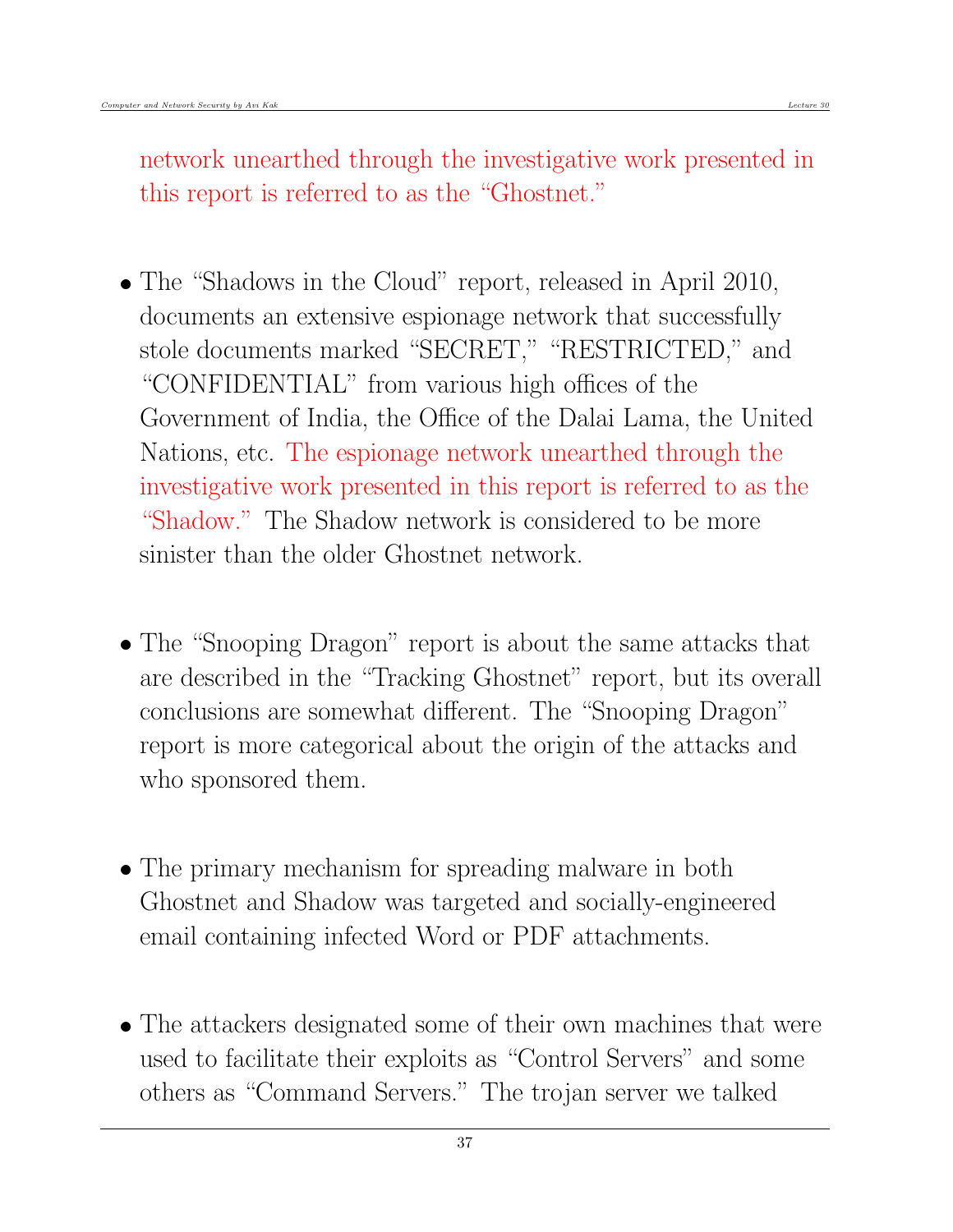about in the previous section ran on the Control Servers. Such servers provided the attackers with GUI-based facilities — an example of which was shown earlier on page 15 — to watch and control the infected machines. The Command Servers, on the other hand, served mostly as repositories of malicious code. A human monitoring the trojan-server GUI on a Control Server could ask the trojan client on an infected machine to download a newer version of the malware from one of the Command Servers.

- The espionage attacks in both Ghostnet and Shadow used the gh0stRAT trojan as the main malware for spying. The trojan client in the Shadow network appears to have greater communication capabilities. In addition to communicating with the trojan servers running on the Control Servers, the Shadow trojan client could also receive commands directly through email and through certain social media.
- The trojan clients running on the infected machines communicated with their server counterparts running on the Control Servers using the HTTP protocol and using the standard HTTP port. This was done to disguise the trojan communications as ordinary HTTP web traffic. When a trojan client on an infected machine wanted to upload a document to a Control Server, it used the HTTP POST command. [Your web] browser typically makes an HTTP GET request when it wants to download a page from a web server. On the other hand, when your browser wants to upload to the web server a web form you may have filled out with, say, your credit card information, it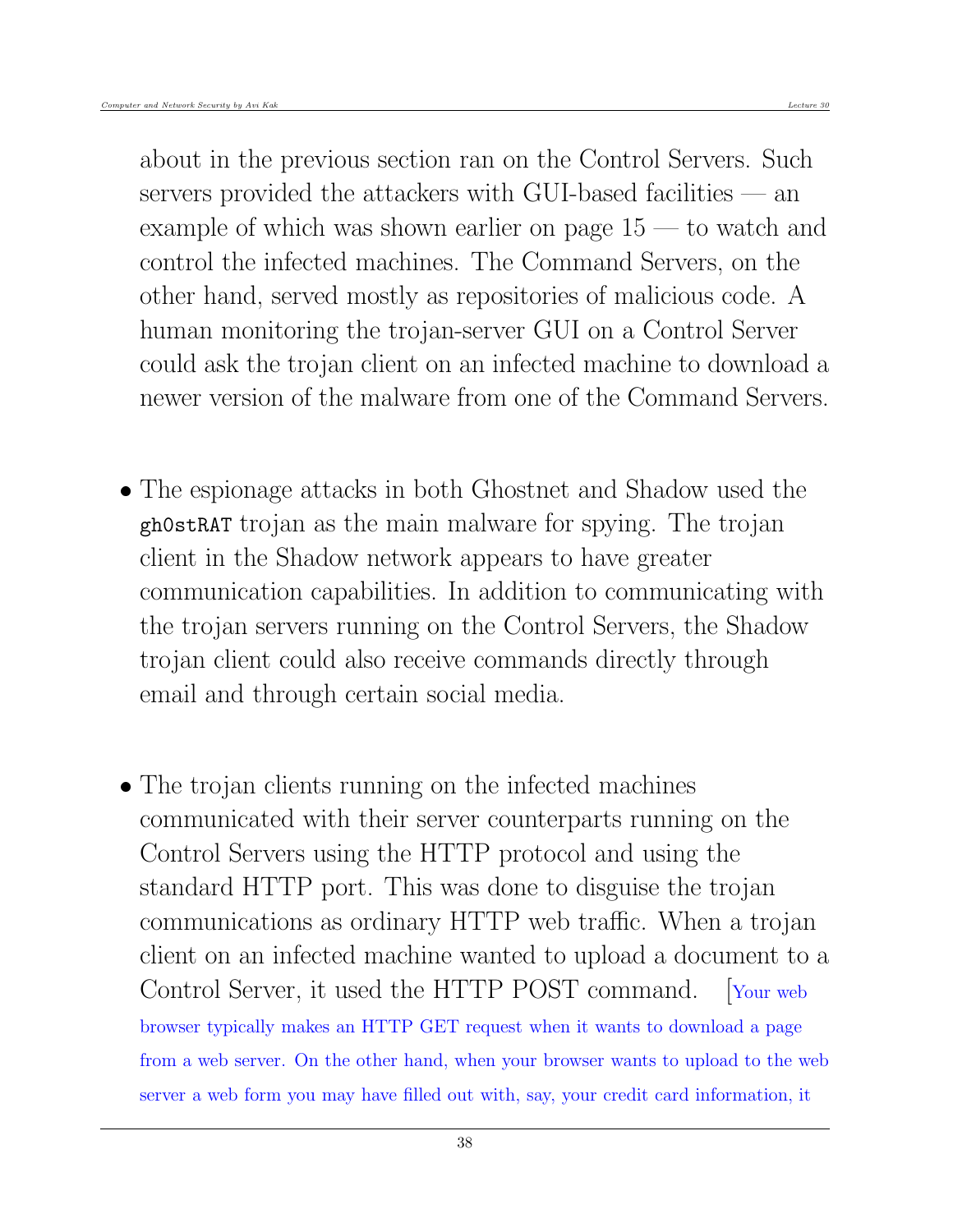sends to the server an HTTP POST 'request' that contains the information you entered in the form.]

- The HTTP requests sent by the trojan clients running on infected machines were typically for what seemed like JPEG image files. In actuality, these files contained further instructions for the trojans. That is, the trojan on an infected machine would send an HTTP GET request to a Control Server for a certain JPEG image file; in return, the Control Server would send back to the trojan the instructions regarding which Command Server to contact for possibly additional or newer malware.
- For the investigation reported in "Shadows in the Cloud," the University of Toronto investigators used **DNS** sinkholes to good effect. A sinkhole is formed by re-registering a now-expired domain name that was programmed into an earlier version of a trojan as the destination to which the trojan should send its communications. Since the older versions of the trojans still lodged in the infected machines are likely to continue communicating with these now expired domain names, by re-registering such domains with new IP addresses, the investigators could pull to their own sites the HTTP traffic emanating from the older trojans. What a cool trick! If my understanding is correct, this is how the U. of Toronto folks got hold of the highly-classified documents that were exfiltrated by some of the trojans during the course of the investigation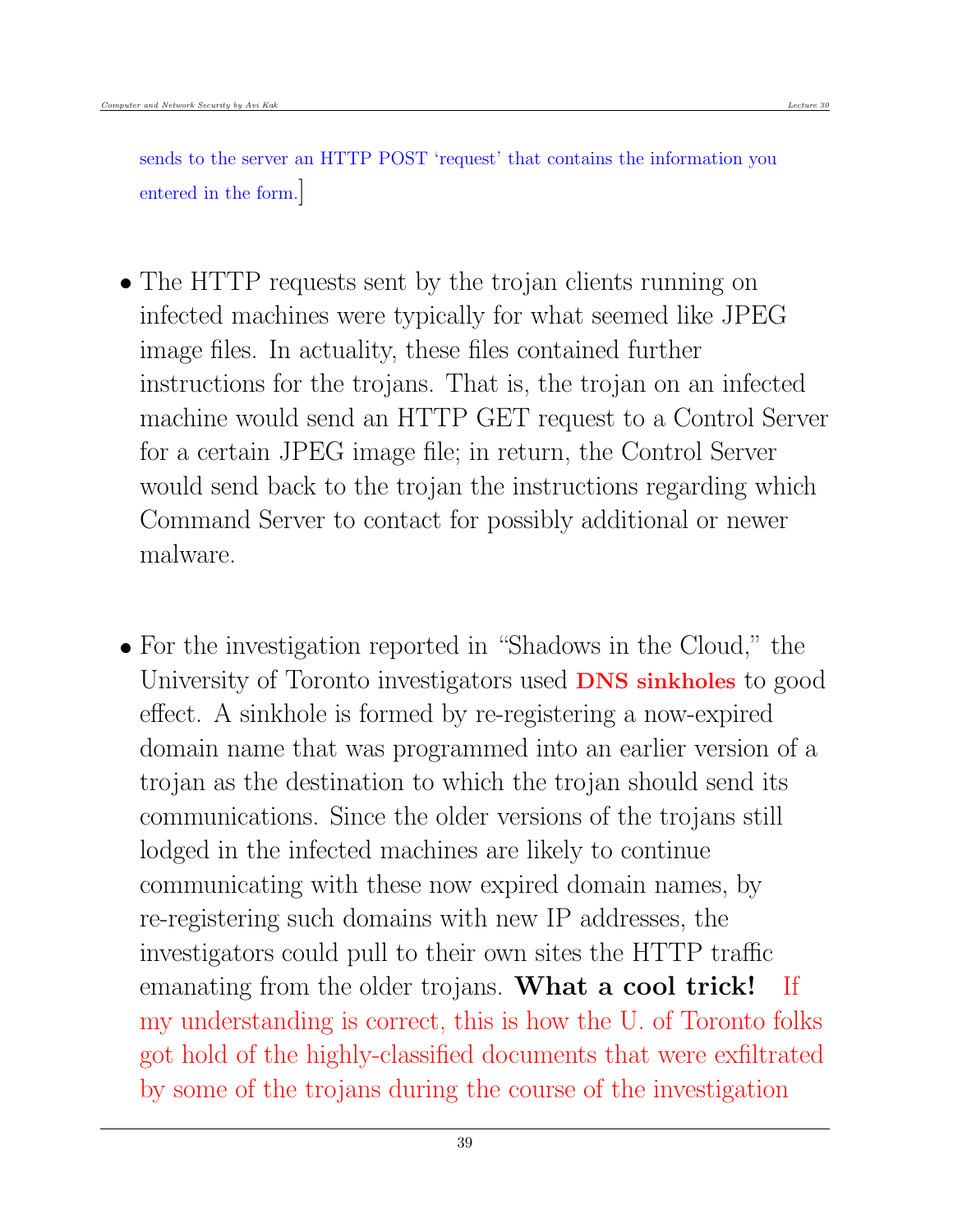reported in "Shadows in the Cloud."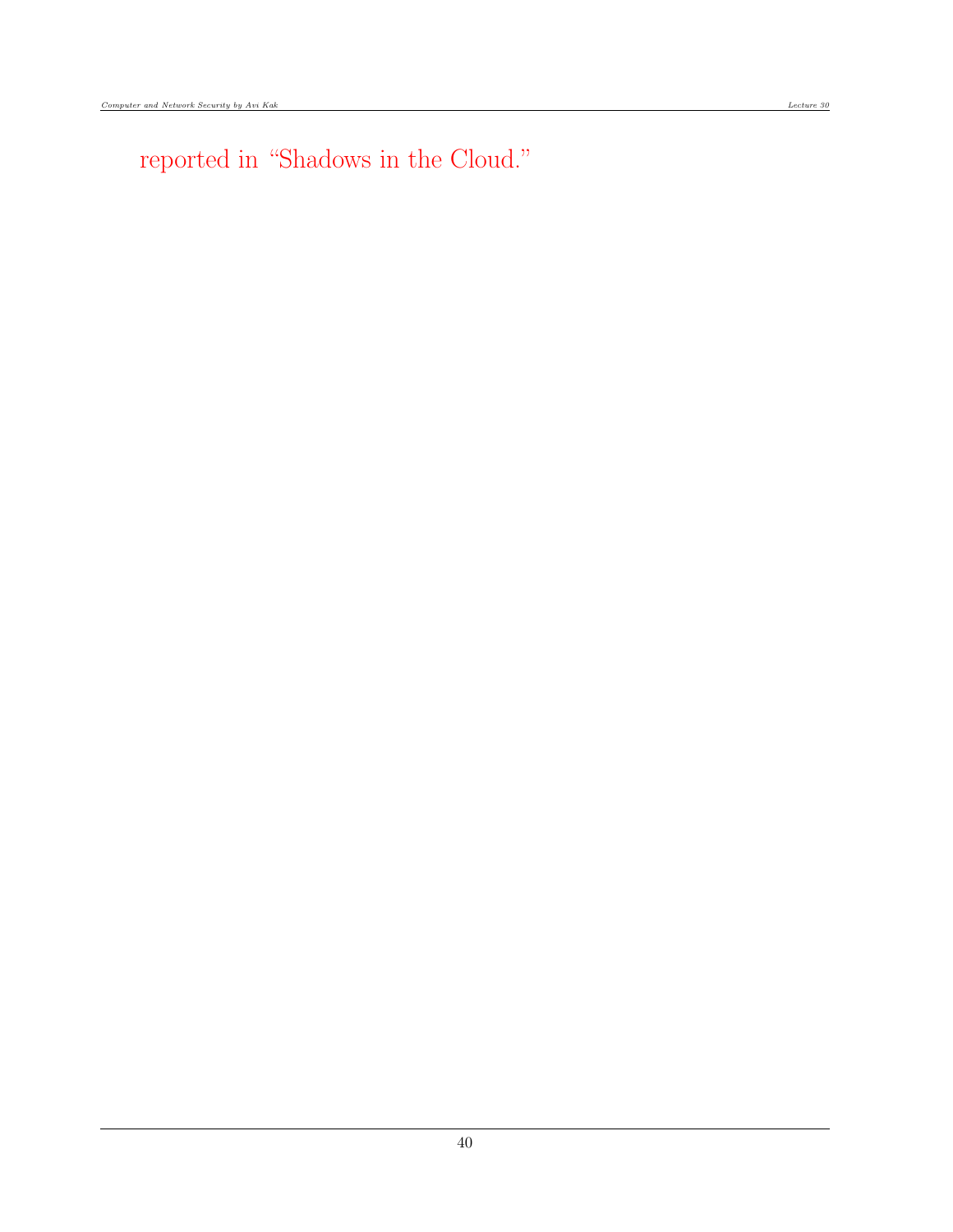## <span id="page-40-0"></span>30.6 CYBER ESPIONAGE THROUGH BROWSER VULNERABILITIES

- The beginning of 2010 witnessed Google announcing that its computers had been compromised. Some news reports mentioned that Google's password/login system Gaia was targeted in these attacks. Supposedly, some or all of the source code was stolen. Again according to news accounts, some Gmail accounts were also compromised.
- It is believed that social engineering played a large role in how this attack was carried out. According to a report by John Markoff in the New York Times (April 19, 2010), the attack started with an instant message sent to a Google employee in China who was using Microsoft's Messenger program. By clicking on a link in the message, the Google employee's browser (Internet Explorer) connected with a malicious web site. This connection caused the Google employee's browser to download the Hydraq trojan (also referred to as the Aurora trojan) from the web site. That gave the intruders complete control over the Google employee's computer. The rest is history, as they say. [The backdoor to the attacked computer created by Hydraq is similar to what is achieved by the

gh0stRAT trojan. However, the former is probably not as powerful with regard to its remote administration capabilities as the latter. An interesting difference between Hydraq and gh0stRAT is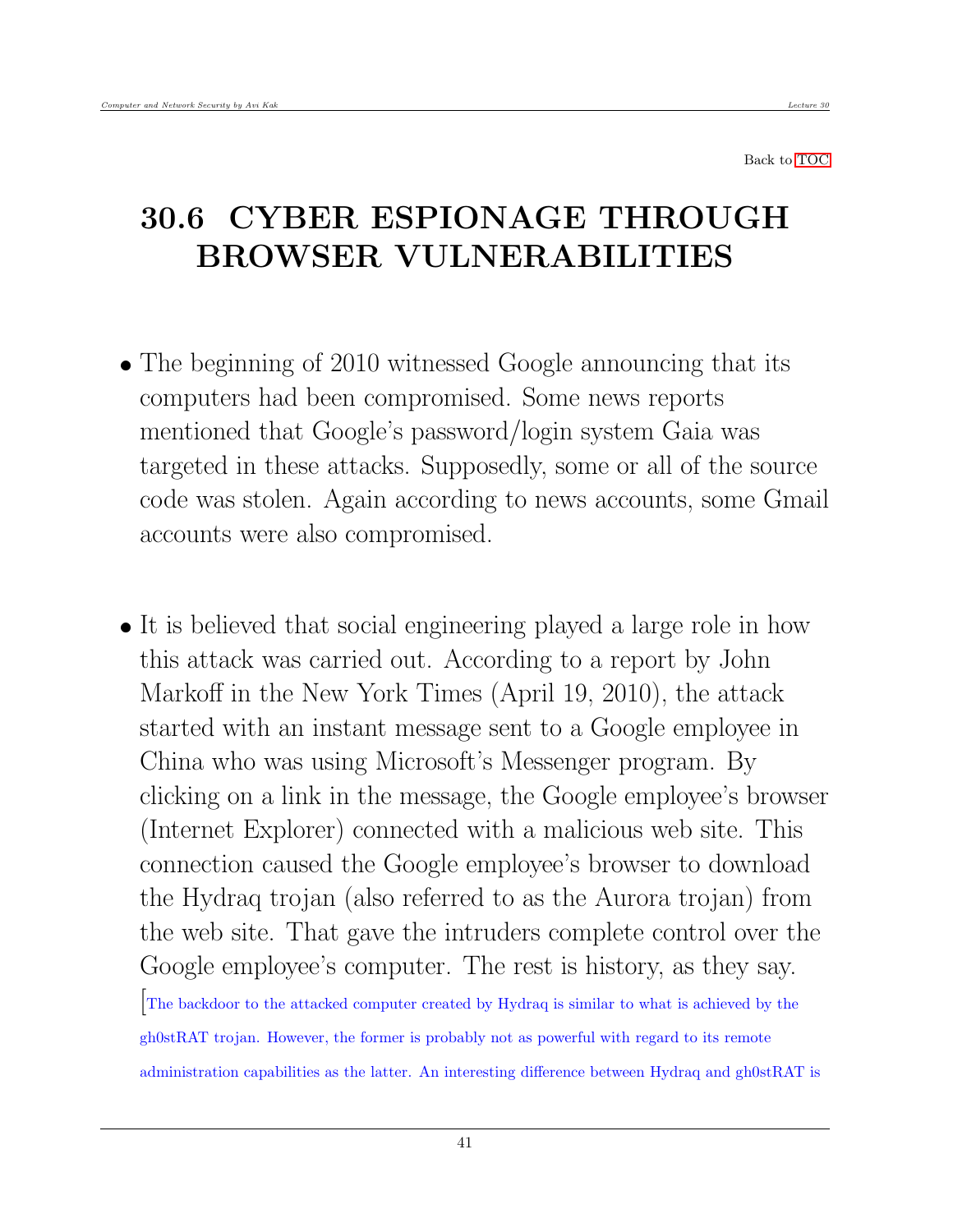that the former uses port 443 to make connections with its command and control computers. As you may recall from Lecture 19, this port is used for the secure SSL-based HTTPS service for the delivery of web pages. However, the encryption algorithms used by Hydraq are not based on the SSL protocol; they are custom designed. We will not go any further into the Hydraq (or Aurora) trojan.]

 Context-relevant messages and email as lures to get users to click on malware-bearing attachments and URLs are probably the most common attack vectors used today that cause computers to download viruses, worms, and trojans. In addition to those attack vectors for delivering the Hydraq trojan, it is believed that the attack on Google also utilized a more specialized attack vector — a vulnerability in the older and unpatched versions of the Microsoft's Internet Explorer web browser. This vulnerability, presented earlier in Section 28.4 of Lecture 28, has to do with the allocation and deallocation of memory for HTML objects by JavaScript and the fact that JavaScript, like scripting languages in general, is not a strongly typed language.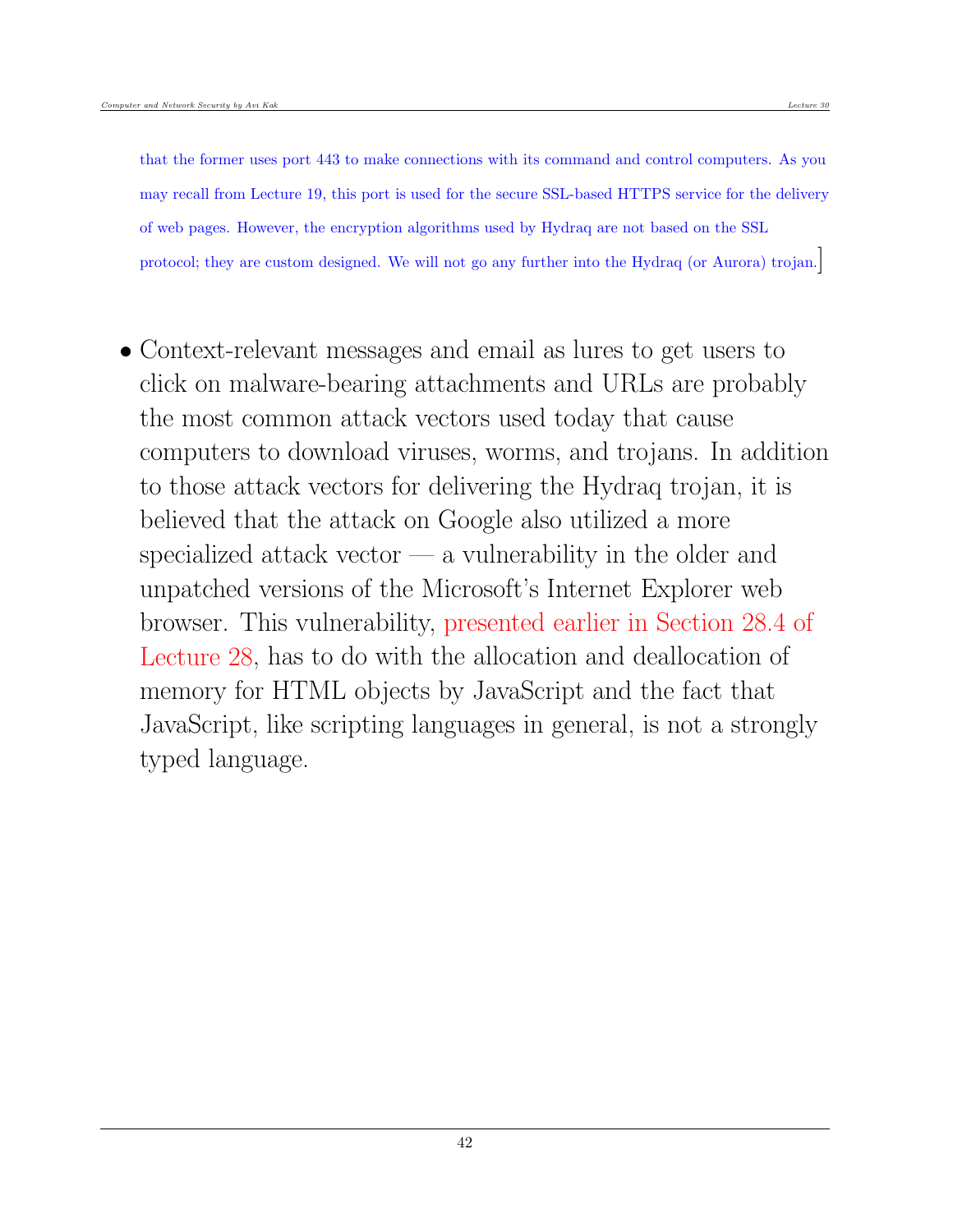# <span id="page-42-0"></span>30.7 OTHER FORMS OF SOCIAL ENGINEERING BASED ATTACKS: FAKE NEWS AND RANSOMWARE

- When collaborative actions by a network of users spread and seemingly reify what in retrospect turns out to be planted information, we have a social-engineering based attack on our information systems.
- $\bullet$  The recent phenomenon of fake news is driven by the fact that the news recommendation algorithms used by social networks like Facebook give greater weight to how the friends of a user have *reacted* to and *rated* the news items than to the provenance and the authorship of the news items.
- An algorithm cannot be expected to recognize the basic fact that in any contest we enjoy seeing a piece of information if it goes along with what we want to believe. We are likely to rate such items higher than a piece of information that we do not want to believe. Our emotionality plays a large role in our wants and needs. Logic and rationality that algorithms are based on are orthogonal to that emotionality.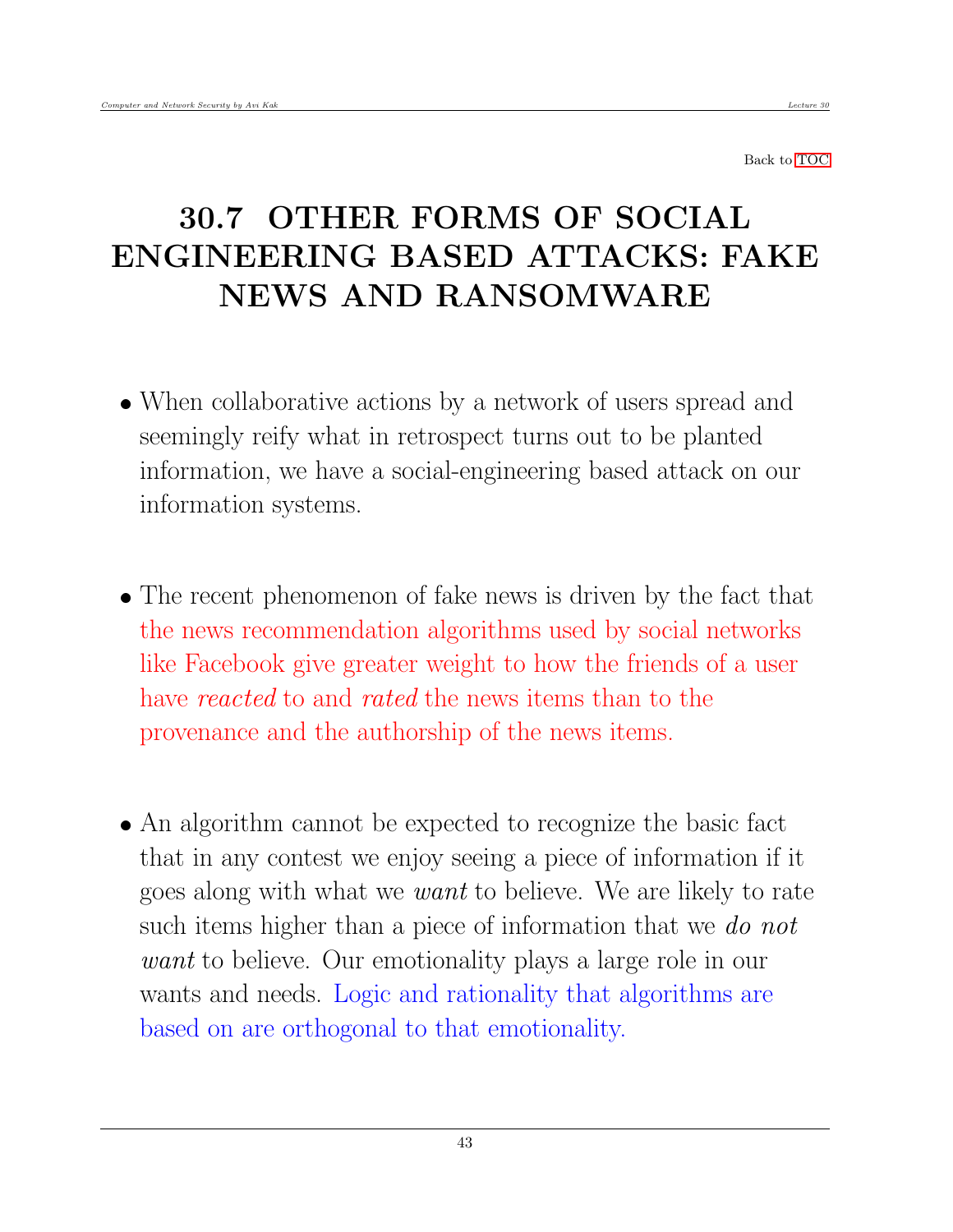- The higher the stakes in a contest, the greater the emotional hunger to see and read material that projects our own points of view and the greater the tendency that we would give such material a higher rating.
- Just imagine the cascading effect of an ever expanding circle of friends and friends of those friends giving emotionally based ratings to a piece of information. You might associate an "avalanche effect" with the propagation of these ratings that makes the information appear more and more significant the larger the number of people who like it. Ultimately, in the minds of many, it acquires a reality of its own.
- How is it that the developers of the news recommendation algorithms at our social networks did not see the phenomenon of fake news coming? That's really the main surprising thing here.
- Let's now talk about the second topic in this section: **Ransomware**. To the extent that ransomware can be used to coerce individuals into yielding results desired by the bad guys, we can talk about ransomware attacks as a form of social-engineering based attacks on computer networks.
- Two particular variants of ransomware that have been much in the news lately are known as HDDCryptor and RaaS (Ransomware As A Service).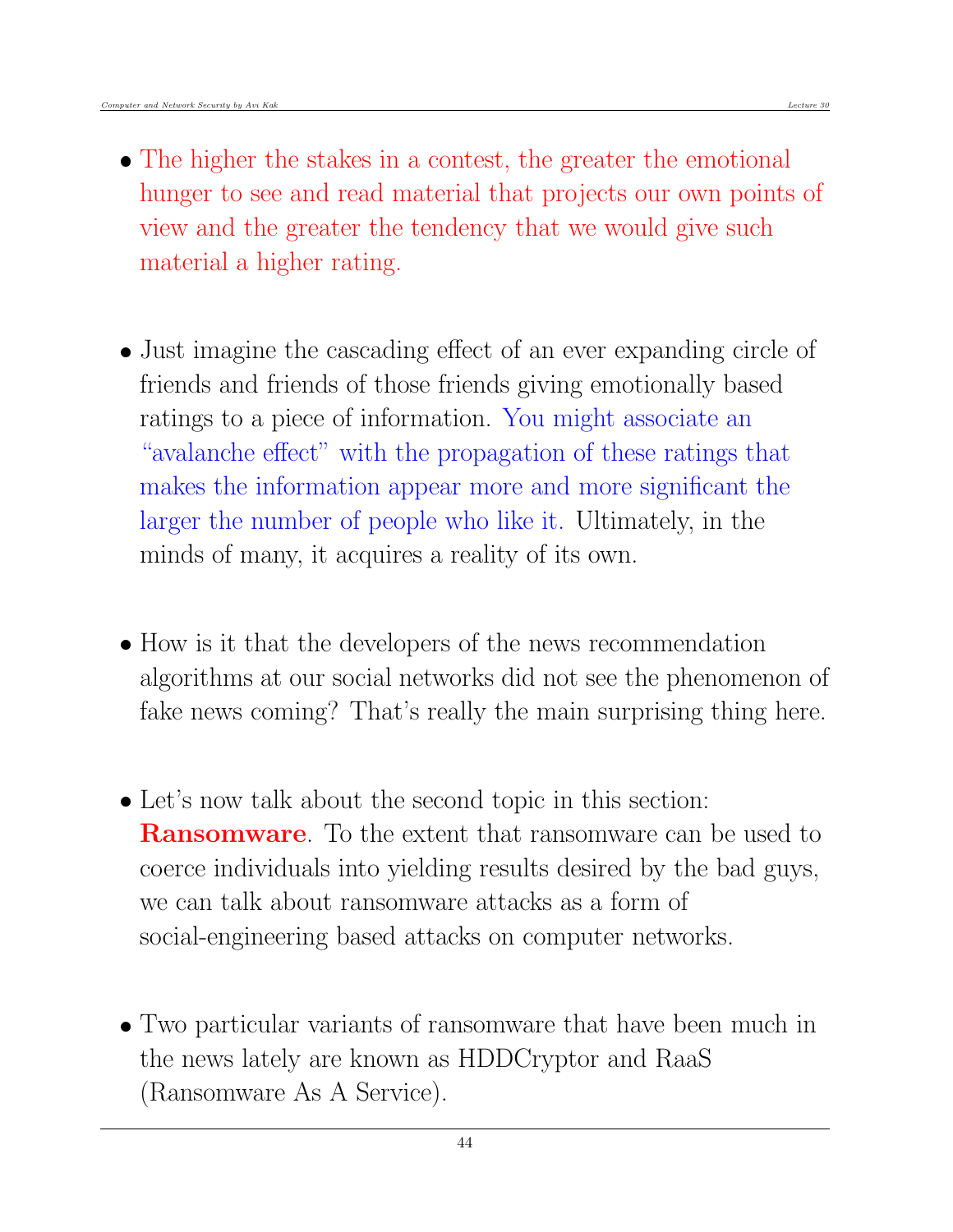To give the reader a sense of how ransomware works, in the rest of this section I'll present some of the main points in a September 18, 2016 article entitled "HDDCryptor Ransomware Overwrites Your MBR Using Open Source Tools" by Lawrence Abrams that you can download from:

<https://www.bleepingcomputer.com/news/security/hddcryptor-ransomware-overwrites-your-mbr-using-open-source-tools/>

- Lawrence Abrams makes the following points:
	- HDDCryptor overwrites the PC's master boot records (MBR) in the storage used by a PC. An MBR tells the system how its disk drive is partitioned and how each parition is organized with regard to the files it contains. An MBR also contains a piece of code known as the boot loader for accessing and reading those files. [On account of the limitations on the size of the disk space that can be handled by MBR, the more modern PCs use what is known as GPT (GUID Partition Table). The acronym "GUID" stands for "globally unique identifiers". For backward compatibility, both MBR and GPT may co-exist in a PC.
	- Users typically acquire this malware in their computers when they download files from malicious websites. Let's say your PC lacks a reader for PDF files and you do what most people would in such a case: you go to Google and enter "PDF reader download" as a search string. Chances are high that unless you go to the official Adobe website for the reader you want, you could end up downloading it from a malicious website. The same thing can happen when you are looking to download songs, lyrics, movies, etc., from unofficial websites.
	- The malware binary that your computer acquires is given a random 3-digit name, such as 123.exe. When this file is executed probably by the action of you installing the file you were trying to download in the first place — it deposits the following files in the System folder of your PC: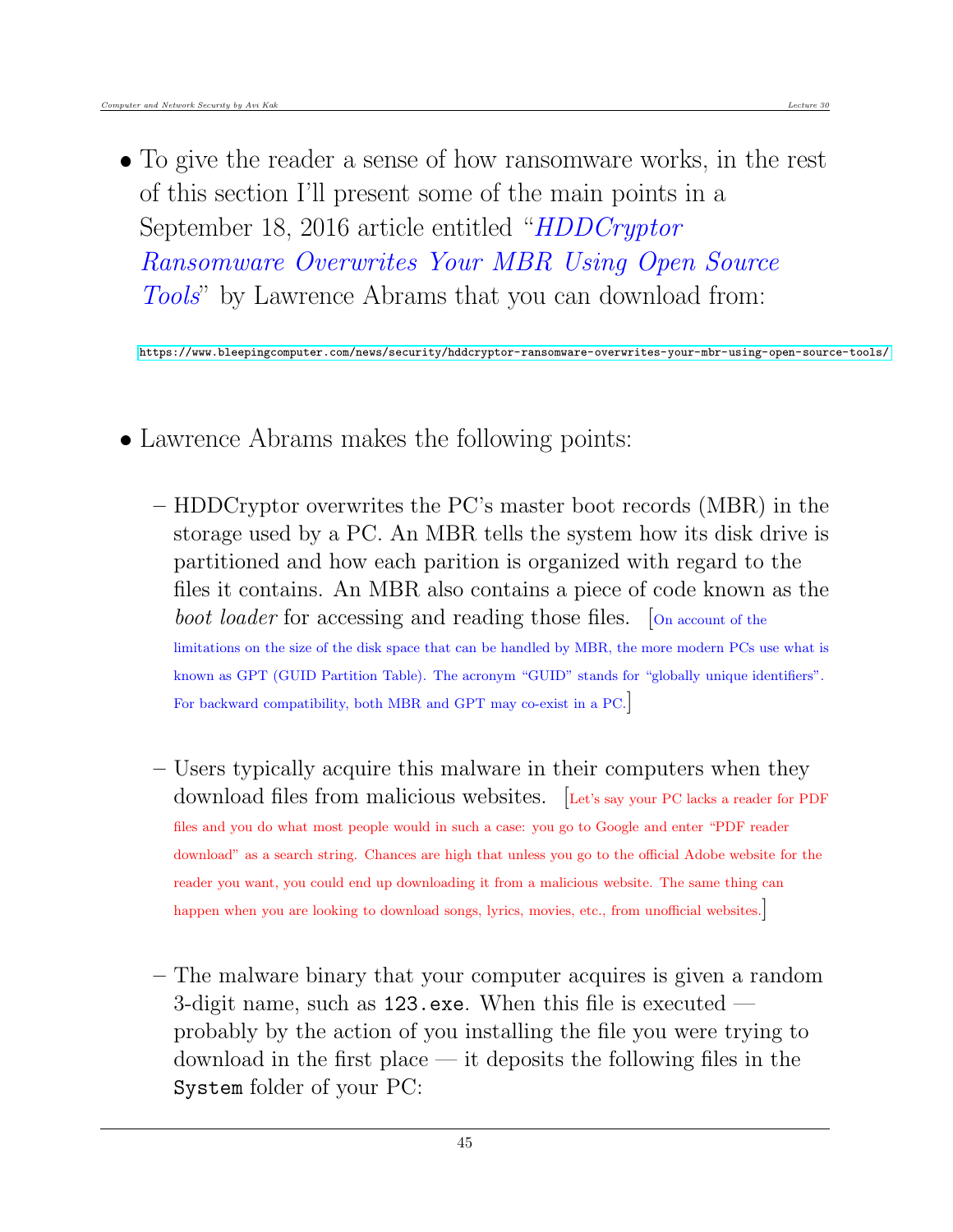dcapi.dll dccon.exe (used to encrypt the disk drive) dcrypt.exe dcrypt.sys log\_file.txt (log of the malware's activities) Mount.exe (scans mapped drives and encrypts files stored on them) netpass.exe (used to scan for previously accessed network folders) netuse.txt (used to store information about mapped network drives) netpass.txt (used to store user passwords)

- Of these files, Netpass.exe is a legitimate password recovery tool provided by http://www.nirsoft.net. When connecting to a network share in a LAN, Windows allows you to save your password in order to use it automatically each time you connect with the remote server. Netpass exe is for recovering the passwords thus saved. The ransomware uses Netpass.exe to extract login credentials from the different network folders in order to later encrypt the mapped drives in addition to the user's disk drive.
- Along the same lines, dcrypt.exe is the executable for another legitimately used tool, DiskCryptor, which is an open-source disk encryption utility. The ransomware uses this utility to encrypt the user's disk drive. Any mapped drives are encrypted with the utility Mount.exe.
- Lawrence Abrams says that "to gain boot persistence, HDDCryptor creates a new user called 'mythbusters' with password '123456,' and also adds a new service called 'DefragmentService,' that runs at